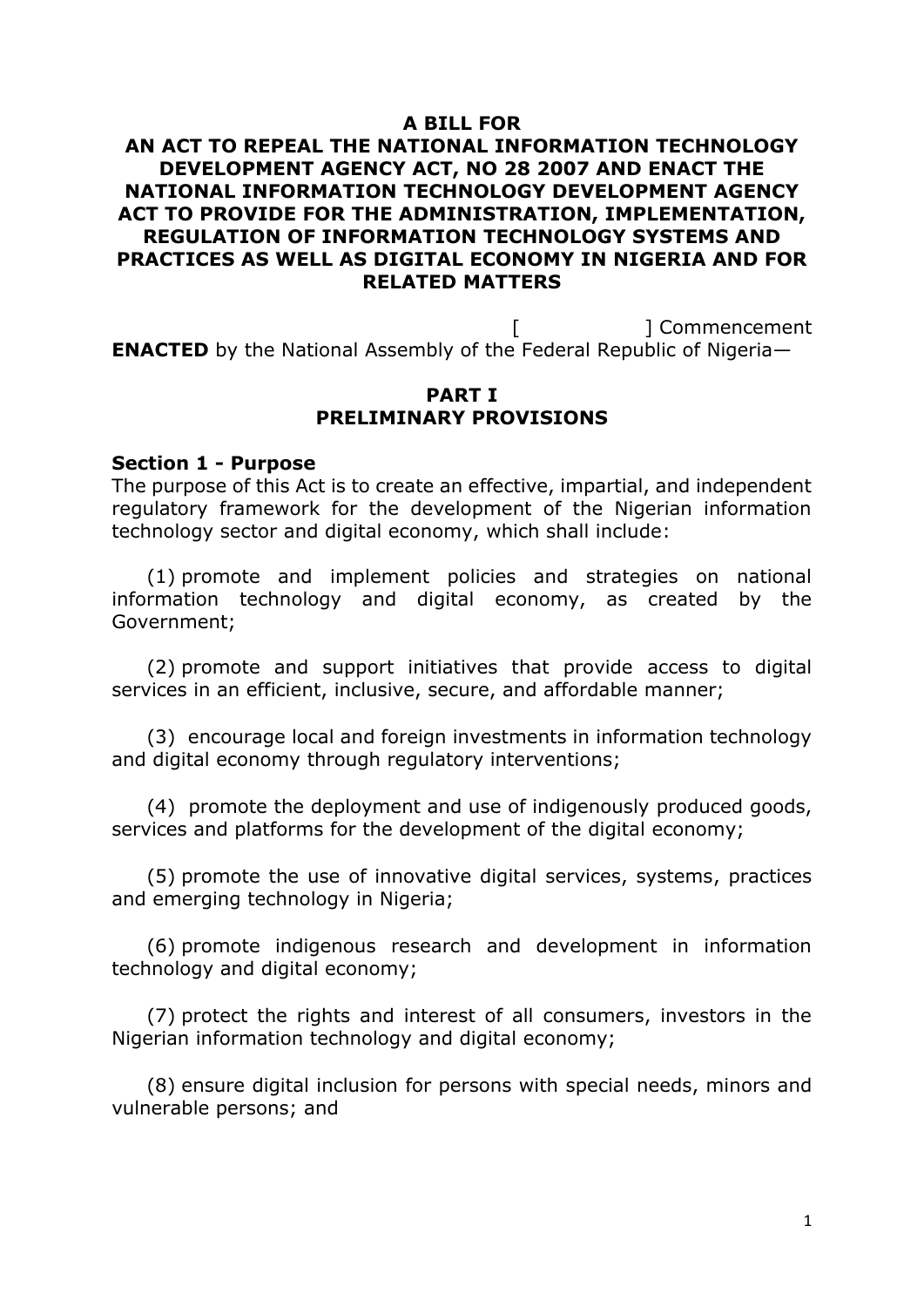(9) promote and safeguard national interests, safety and security of citizens and foreigners in the use of information technology and digital services.

#### **Section 2 - Application**

This Act applies to the provision, deployment and use of information technology systems, practices, and digital services within Nigeria, or on a ship or aircraft registered in Nigeria.

#### **Section 3 - Savings and Transitional Provisions**

(1) The powers, duties and functions of the National Information Technology Development Agency established under the National Information Technology Development Agency Act No. 28 of 2007 ("the repealed Act") is transferred to the National Information Technology Development Agency established under this Act.

(2) Anything made or done or having effect under the repealed Act and having any resulting or continuing effect shall be treated, from the commencement of this Act, as if it were made or done by the Agency established under this Act.

(3) Any person who, before the commencement of this Act, was appointed or employed by the Agency established under the National Information Technology Development Agency Act No. 28 of 2007, shall continue in office and be deemed to have been appointed or employed by the Agency established under this Act.

(4) All assets, rights, liabilities and obligations of the Agency under the repealed Act shall, by virtue of this Act, be deemed to be that of the Agency established under this Act.

#### **PART II**

### **ESTABLISHMENT OF THE NATIONAL INFORMATION TECHNOLOGY DEVELOPMENT AGENCY AND ITS GOVERNING BOARD**

#### **Section 4 - Establishment of the National Information Technology Development Agency**

(1) There is established a body known as the National Information Technology Development Agency (in this Act referred to as "the Agency").

(2) The Agency-

- (a) shall be a body corporate with perpetual succession and a common seal;
- (b) may sue or be sued in its corporate name; and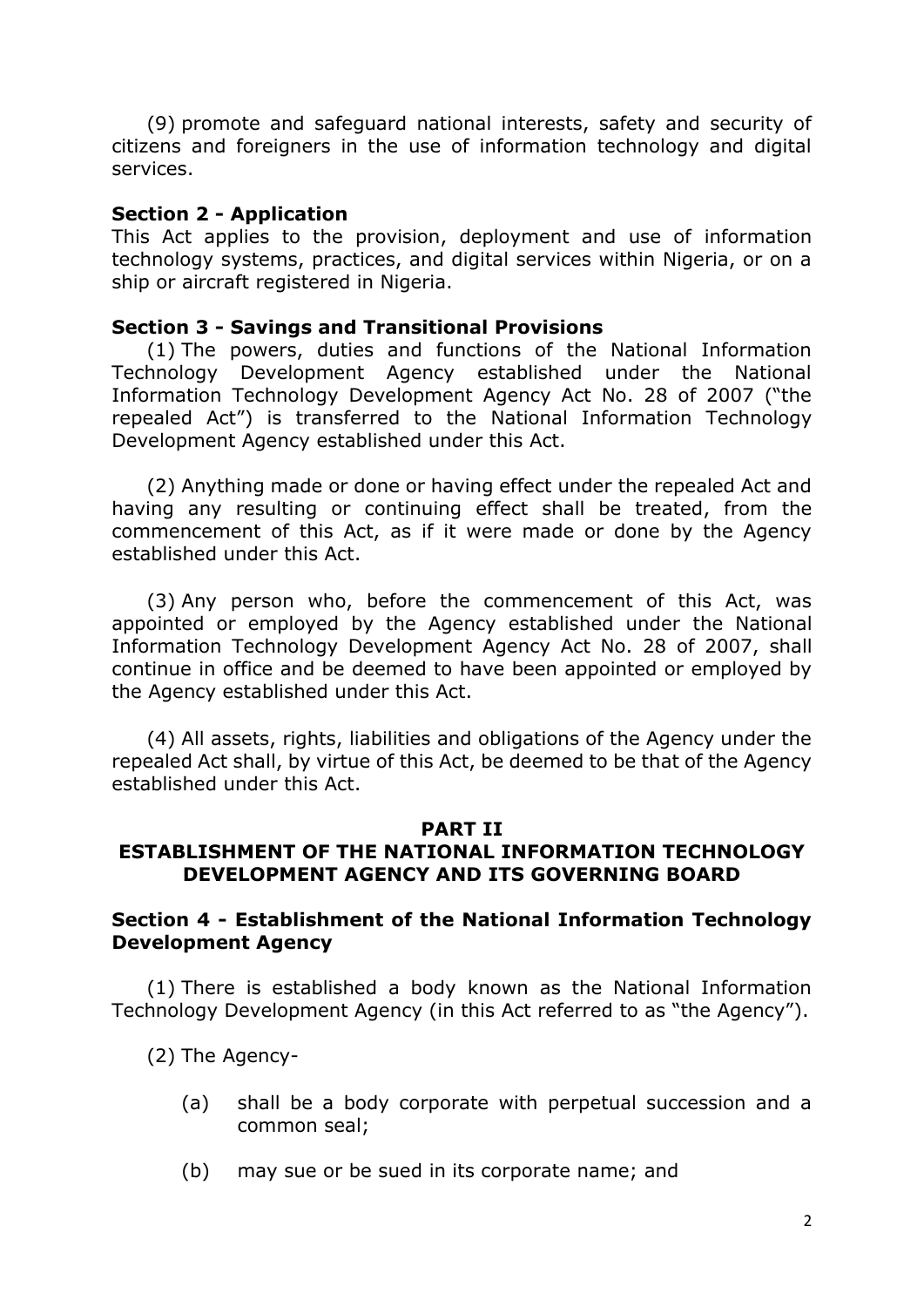(c) may acquire, hold or dispose of any property, movable or immovable, for the purpose of its functions and powers under this Act.

#### **Section 5 - Functions of the Agency**

The Agency shall -

(1) regulate the use, development, standardisation, research, and application of information technology, emerging technology and digital services practices, activities and systems in Nigeria;

(2) regulate the use of data for business and security analytics and intelligence, subject to any other law on the subject;

(3) regulate the acquisition and use of digital systems and services in Government establishments and create a framework for the auditing of Government information technology systems and digital services platforms;

(4) regulate the use of digital signatures, digital contracts and other forms of digital transactions or interactions that may require authentication;

(5) issue regulations, guidelines, frameworks, directives and standards to facilitate the establishment and maintenance of appropriate infrastructure, and information technology systems, to support the development of digital services application in Nigeria;

(6) create processes and keep appropriate data to ensure effective monitoring of information technology and digital devices to support national security objectives;

(7) create incentives to promote the use of information technology such as the setting up of Information Technology Parks, promotion of innovation, start-up initiatives, digital entrepreneurship, the promotion of digital commerce, digital government services, privacy and trust;

(8) coordinate, monitor and evaluate the use and adoption of digital services, products and platforms to promote the digital economy;

(9) coordinate and supervise the activities of any entity incorporated, owned or partly owned by the government to provide information technology infrastructure and digital services;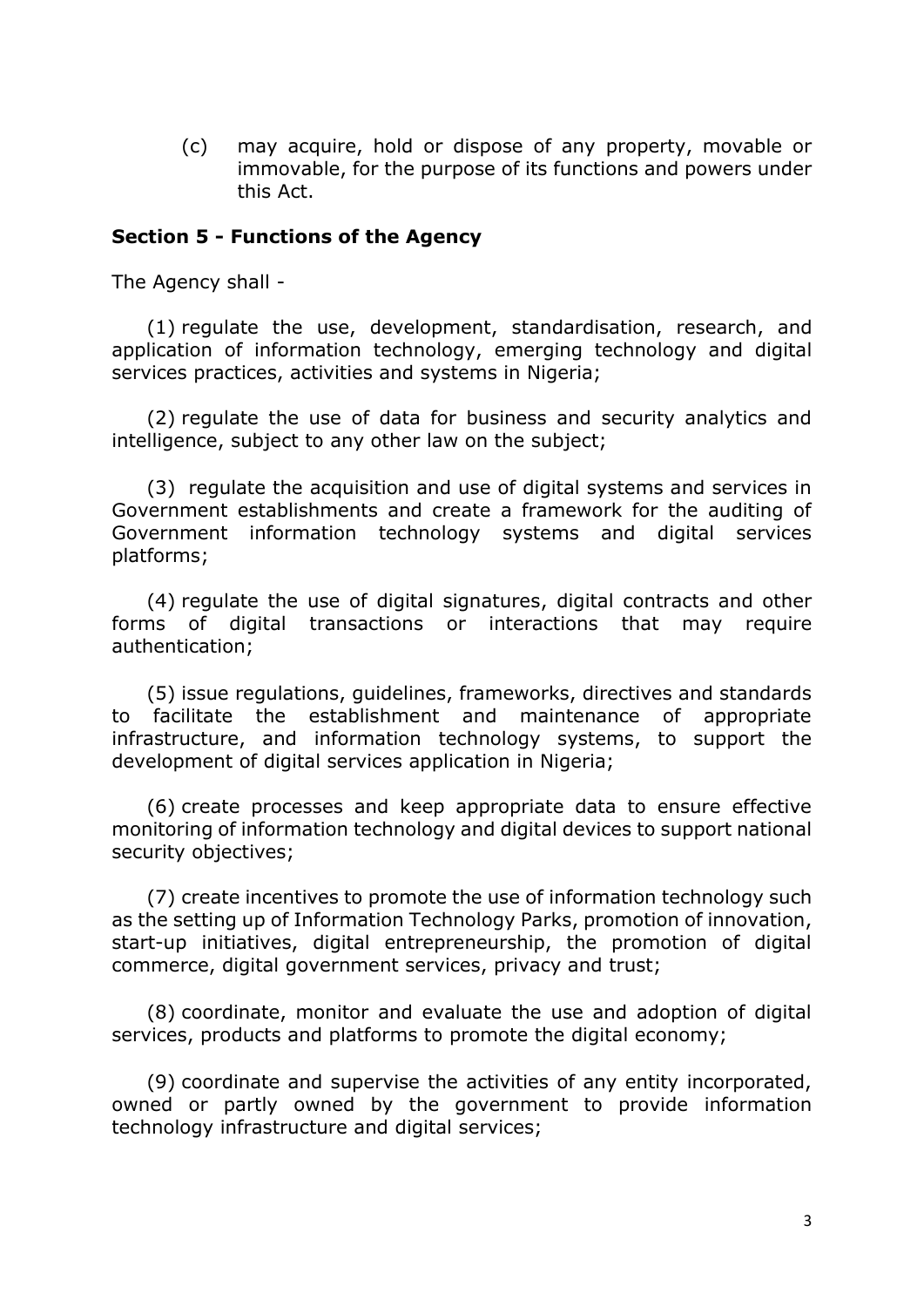(10) develop, test, and certify information technology systems, services and practices to promote innovation and the use of emerging technologies to improve efficiency in service delivery including registration of devices and type approvals;

(11) implement and execute projects for the purpose of development of information technology and digital economy;

(12) promote universal access for information technology, digital services and systems penetration in urban, rural, under-served and unserved areas;

(13) promote the adoption of locally produced information technology goods and services offered by Nigerian entities to support national security, job creation and the well-being of citizens, having regard to international treaties and agreements on trade;

(14) promote incentives to encourage private sector investments in the digital economy;

(15) promote digital skills, job creation, government digital services, cybersecurity, digital inclusion and local content development;

(16) promote the adoption of the Nigeria Top Level Country Code internet domain (.ng), sound internet governance and giving effect to the Second Schedule to this Act;

(17) determine critical areas in information technology and digital economy, requiring research and development intervention and implement the research and development in those areas;

(18) collaborate with any local or state government, company, firm, or person in any activity, to facilitate the attainment of the purpose of this Act;

(19) support the development and promotion of technical specifications and standards for the use of information technology and digital services in Nigeria, including emerging technologies such as robotics, blockchain, cloud computing, and artificial intelligence;

(20)render advisory services in all information technology and digital services matters to the public and private sectors;

(21)advice Government and State Governments on ways of promoting information technology and digital services in Nigeria to enhance national security, information security, cybersecurity, privacy and trust;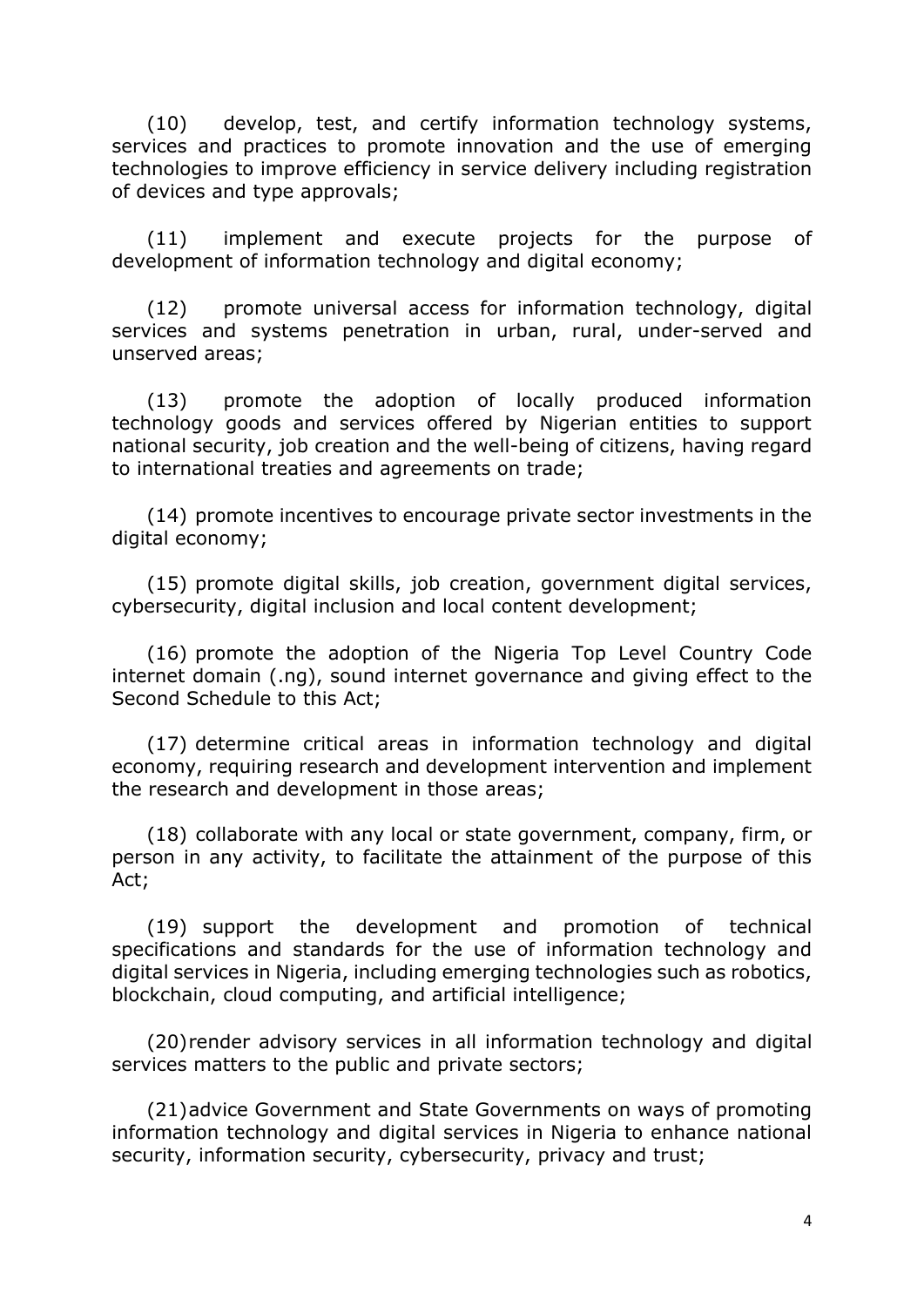(22) protect the interest and rights of consumers against unfair practices in collaboration with the consumer protection regulator;

(23) represent Nigeria at international proceedings and meetings of international organisations relating to information technology and digital economy; and

(24)perform such other duties, which in the opinion of the Agency are necessary or expedient to ensure the efficient performance of the functions of the Agency under this Act.

#### **Section 6 - Powers of the Agency**

The Agency shall have powers to -

(1) implement all Government policies on information technology and digital economy;

(2) test, and approve the use of information technology infrastructure and services before adoption in Nigeria;

(3) develop regulations, guidelines and directives on the use of information technology and digital services in every sector of the economy to attain the purpose of the Agency;

(4) collaborate with the Standards Organization of Nigeria (SON) to develop and enforce the standards relating to this Act and make inputs to international standards on information technology and digital economy;

(5) fix licensing and authorisation charges, collect fees and penalties as may be necessary for the exercise of its functions under this Act;

(6) issue notices of contravention and non-compliance with this Act, regulations, standards and guidelines made under this Act;

(7) enter premises, inspect, seize, seal, detain and impose administrative sanctions on erring persons and entities who contravene any provision of this Act subject to the order of a court of competent jurisdiction;

(8) demand and monitor compliance with regulations, standards, guidelines and directives issued under this Act;

(9) create, and incorporate subsidiary offices and provide subventions for such offices to implement any of its mandate which may require dedicated institutional, legal and financing framework;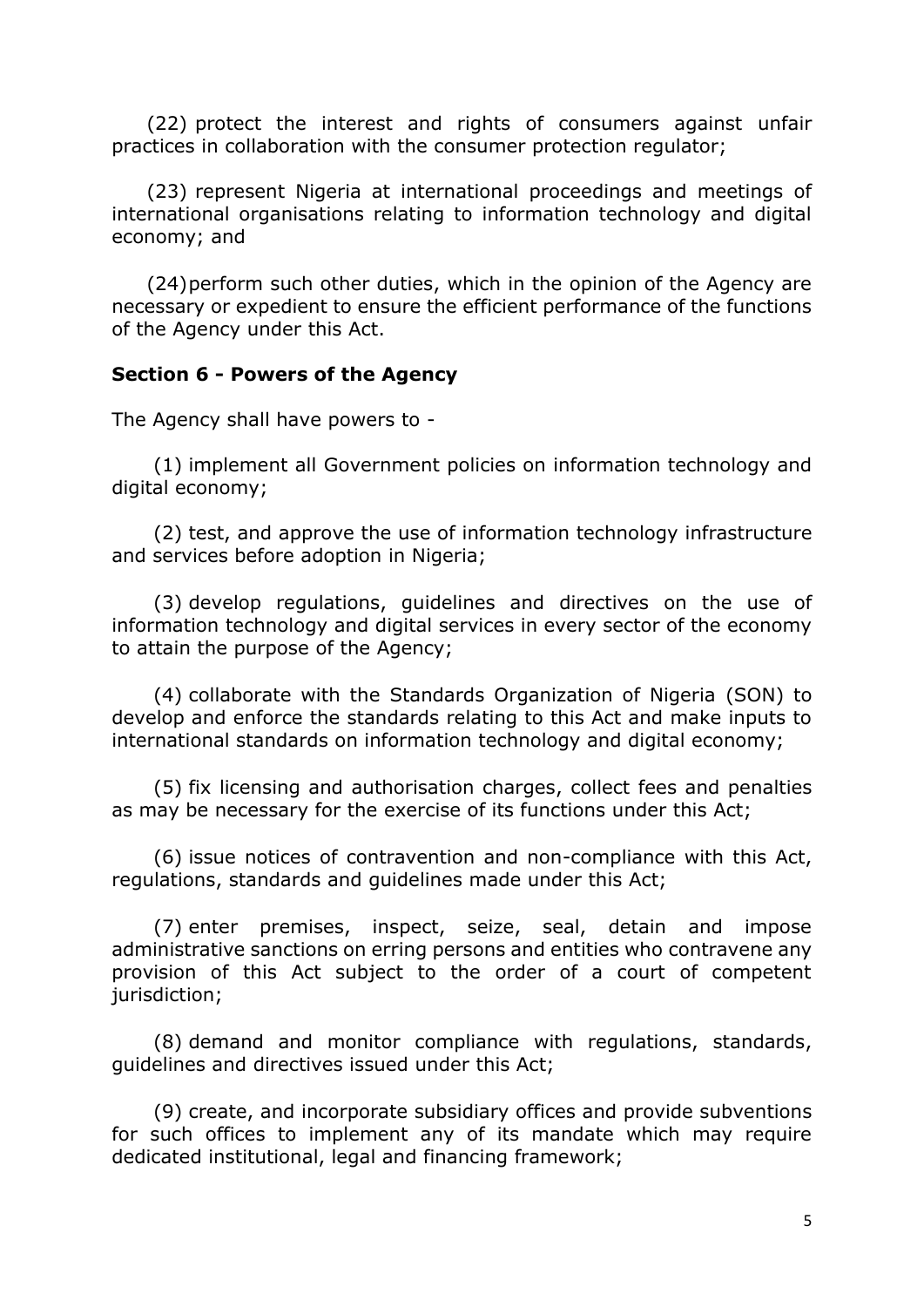(10) enforce, in collaboration with law enforcement agencies, the provisions of this Act;

(11)issue certificate of clearance for such information technology and digital projects proposed by Ministries, Departments, Agencies and other public institutions of the Government, which has met its evaluation criteria for implementation of such projects;

(12)issue and renew licenses and authorisations for the provision of information technology and digital services;

(13)review administrative sanctions issued under this Act; and

(14)carry out other activities, which in the Agency's opinion are necessary to ensure the efficient performance of the purpose and functions of the Agency under this Act, including implementation of the functions under Section 5 of the Act.

### **PART III GOVERNING BOARD AND STRUCTURE OF THE AGENCY**

## **Section 7 – Establishment of Governing Board**

(1) There is established for the Agency, a governing board, known as the National Information Technology Development Agency Governing Board, in this Act referred to as "the Board".

- (2) The Board shall consist of
	- (a) a part-time Chair;
	- (b) a representative each of the-
		- (i) Federal Ministry responsible for information technology and digital economy,
		- (ii) Federal Ministry responsible for Education,
		- (iii) Standards Organization of Nigeria,
		- (iv) Council for the Regulation of Engineering in Nigeria, and
		- (v) Computer Professionals Registration Council of Nigeria;
	- (c) four other members, one each from a geopolitical zone, other than the geopolitical zone which the Chair and the Director-General originate, who shall be persons of integrity; and
	- (d) the Director-General of the Agency, who shall also be the Secretary to the Board.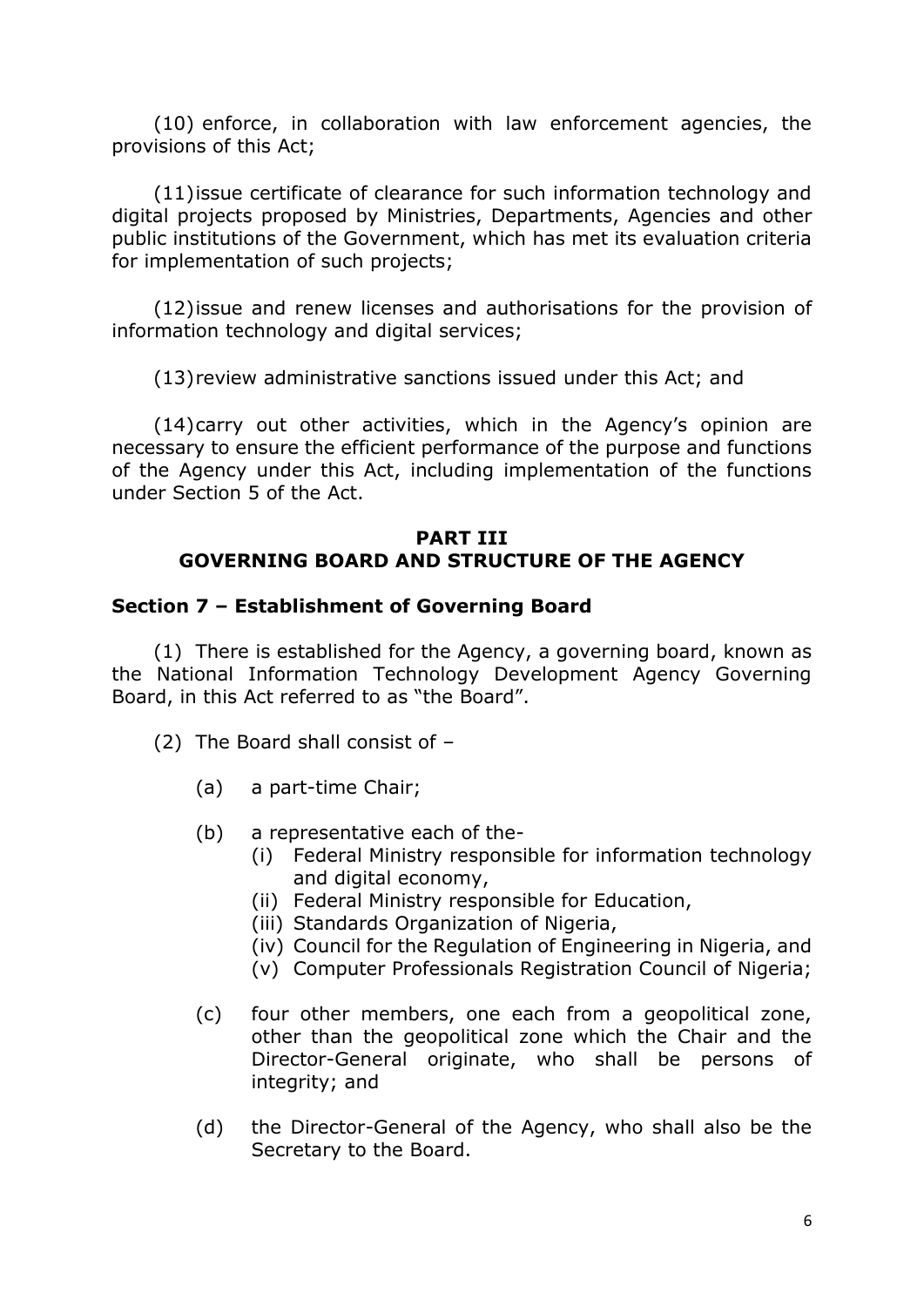(3) The supplementary provisions set out in the First Schedule to this Act shall have effect with respect to the proceedings of the Board and other matters mentioned therein.

### **Section 8 - Appointment and Tenure of Members**

(1) The Chair and members of the Board other than members representing statutory institutions shall be appointed by the President on the recommendation of the Minister.

- (2) The Chair and members of the Board shall each hold office-
	- (a) for a term of 4 years in the first instance and may be reappointed for a further term of 4 years and no more; and
	- (b) on such terms and conditions as may be specified by law.

(3) Notwithstanding Section 8 (2) of this Act, a member of the Board shall cease to hold office as a member where such member:

- (a) resigns his or her appointment by notice, addressed to the President;
- (b) becomes of unsound mind;
- (c) becomes bankrupt or makes a compromise with his or her creditors;
- (d) is convicted of a felony or any offence involving dishonesty or corruption; or
- (e) becomes incapable of carrying out the functions of his or her office either arising from infirmity of mind or body.

(4) Where the President is satisfied that it is not in the interest of the Agency or the public for a member to continue in office, the President may, in writing, remove such member.

(5) Where a vacancy occurs in the membership of the Board, it shall be filled by the appointment of a successor representing the same interest to hold office for the remainder of the term of office of his or her predecessor.

(6) Subject to subsection (5) above, where a member fills a vacancy to complete the term of his or her predecessor, such term which the member completes shall be considered as a full term of office within the provision of subsection (2)(a) above for the member replacing another member.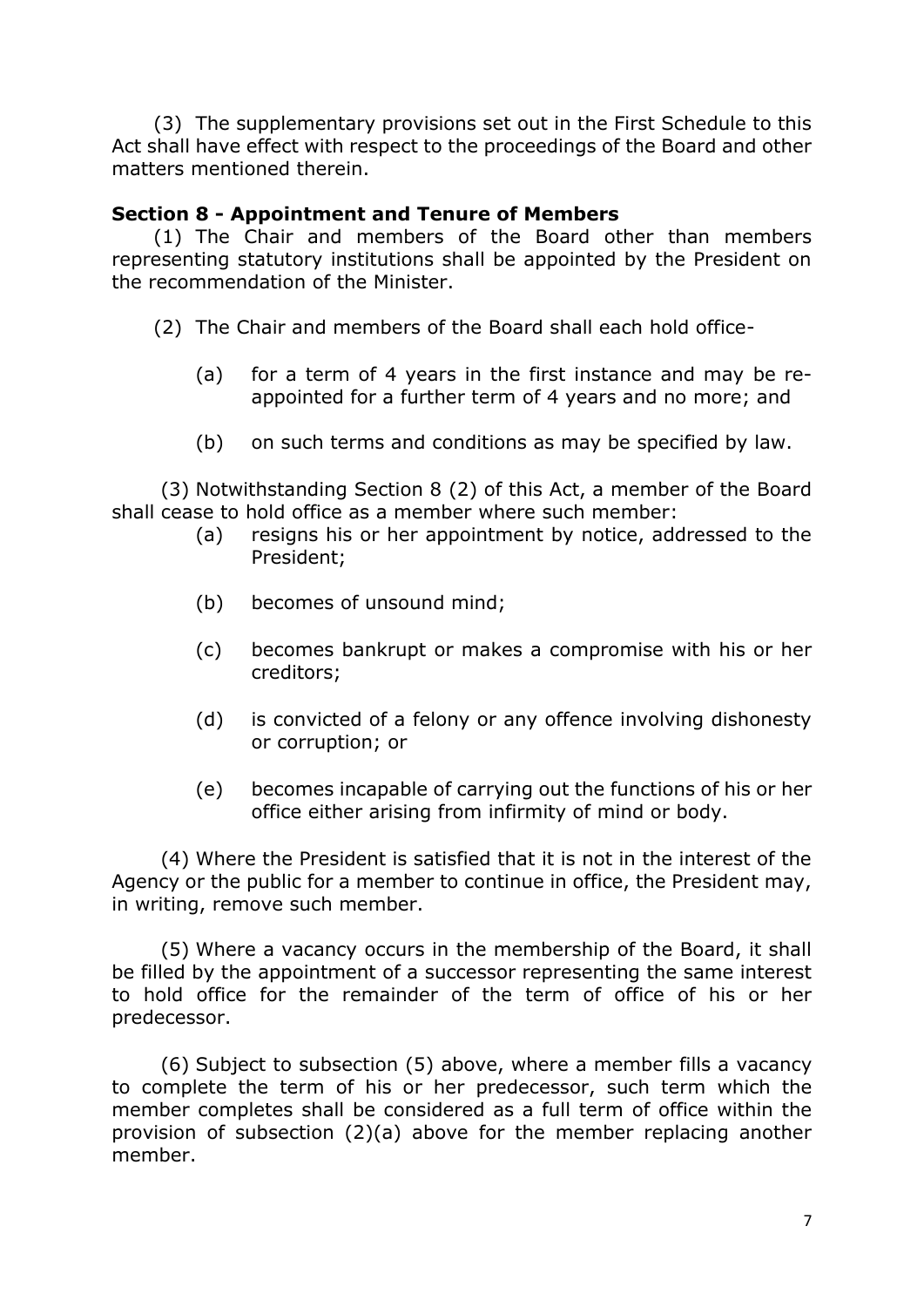(7) Notwithstanding the foregoing, the tenure of a member of the Board shall be terminated, where the president dissolves the Board.

## **Section 9 – Emoluments of Members**

The Chair and members of the Board shall be paid such emoluments, allowances, and benefits as the Government may, from time to time, direct.

## **Section 10 - The Director-General**

(1) The Agency shall have a Director-General who shall be:

- (a) appointed by the President;
- (b) the Chief Executive and Accounting Officer of the Agency; and
- (c) responsible for the day-to-day administration of the Agency.

(2) A candidate for the post of Director-General must possess academic qualification and cognate experience of not less than ten (10) years, in the following fields:

- (a) Administration;
- (b) Engineering;
- (c) Finance Management;
- (d) Information Technology; or
- (e) Law.
- (3) The Director-General shall hold office:
	- (a) for a term of 4 years in the first instance and may be reappointed for a further term of 4 years and no more; and
	- (b) on such terms and conditions as may be specified in his or her letter of appointment.

(4) Notwithstanding the provision of subsection (3) of this Section, the Director-General may:

- (a) resign his or her appointment by notice in writing under his or her hand, addressed to the President through the Minister; or
- (b) be removed by the President for
	- (i) inability to discharge the functions of his or her office (whether arising from infirmity of mind or body); or
	- (ii) misconduct;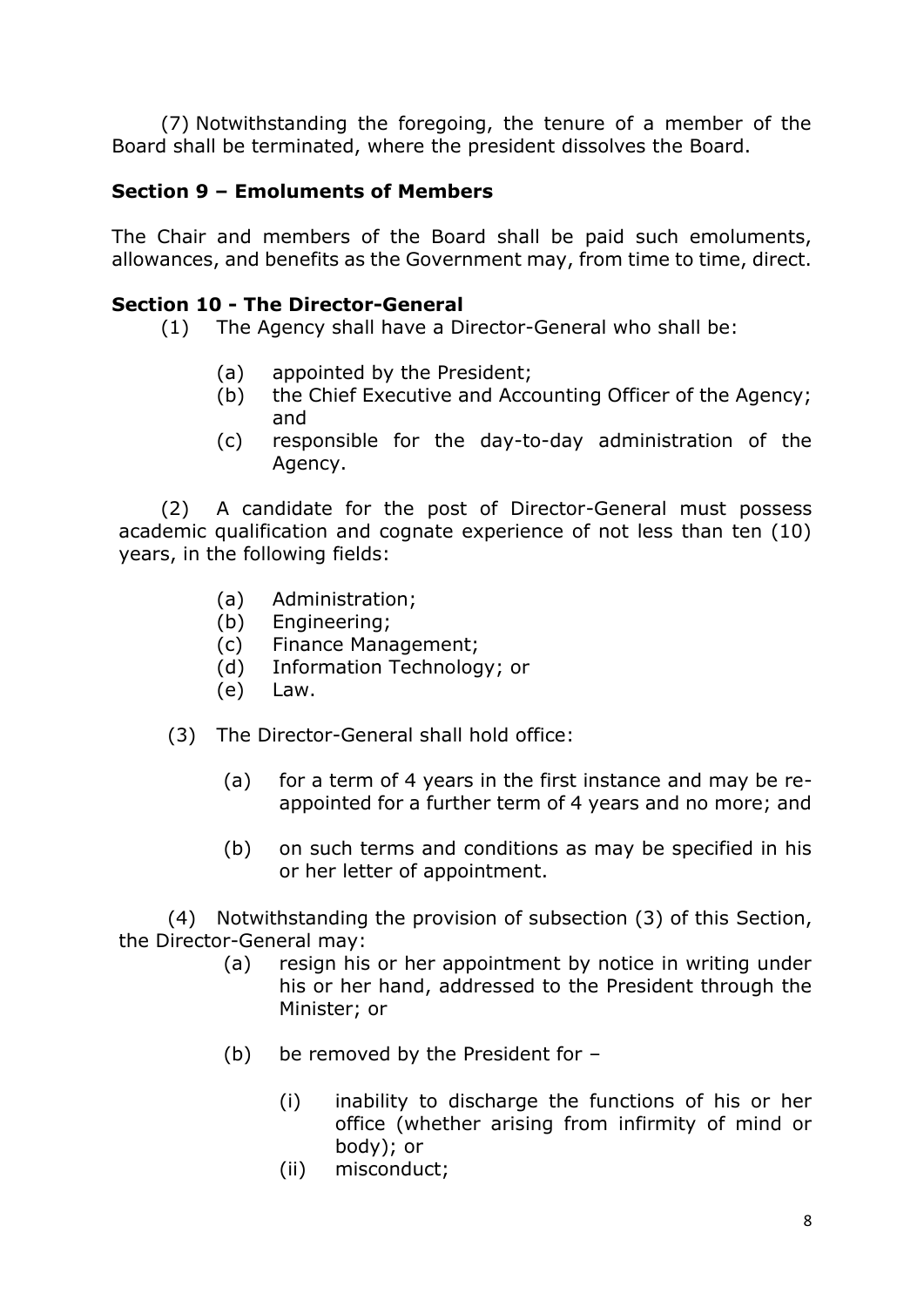- (iii) abuse of office;
- (iv) corruption;
- (v) incompetence;
- (vi) physical or mental incapacity that renders the Director-General incapable of performing the duties of that office;
- (vii) conviction for an offence involving moral turpitude;
- (viii) being adjudged bankrupt by a court of law; and
- (ix) any other reasonable ground recommended by the Board to the Minister and approved by the President.

### **Section 11 – Staff**

(1) The Agency may, subject to the approval of the Board, with recourse to the relevant government body, appoint such staff as it deems necessary and expedient, from time to time;

- (a) for the proper and efficient performance of its functions; and
- (b) on such terms and conditions, with remunerations, allowances and benefits as may be determined, from time to time, by the Board, in consultation with the National Salaries Incomes and Wages Commission.

(2) The Board and the National Salaries, Incomes and Wages Commission, in determining the terms and conditions, remunerations, allowances and benefits of staff, shall have regard to:

- (a) the need to attract and retain quality and high calibre human resources for the Agency;
- (b) specialised nature of work to be performed by the Agency; and
- (c) the salaries paid in similar government agencies to persons with equivalent responsibilities, expertise, and skills.

### **Section 12 - Conditions of Service**

(1) Service in the Agency shall be approved service for the purposes of the Pension Reform Act, and staff of the Agency shall be entitled to pensions and other retirement benefits as are prescribed under the Pension Reform Act.

(2) Without prejudice to the provisions of subsection (1) of this section, nothing in this Act shall prevent the appointment of a person to any office on conditions which preclude the grant of a pension, gratuity or other retirement benefits regarding that office.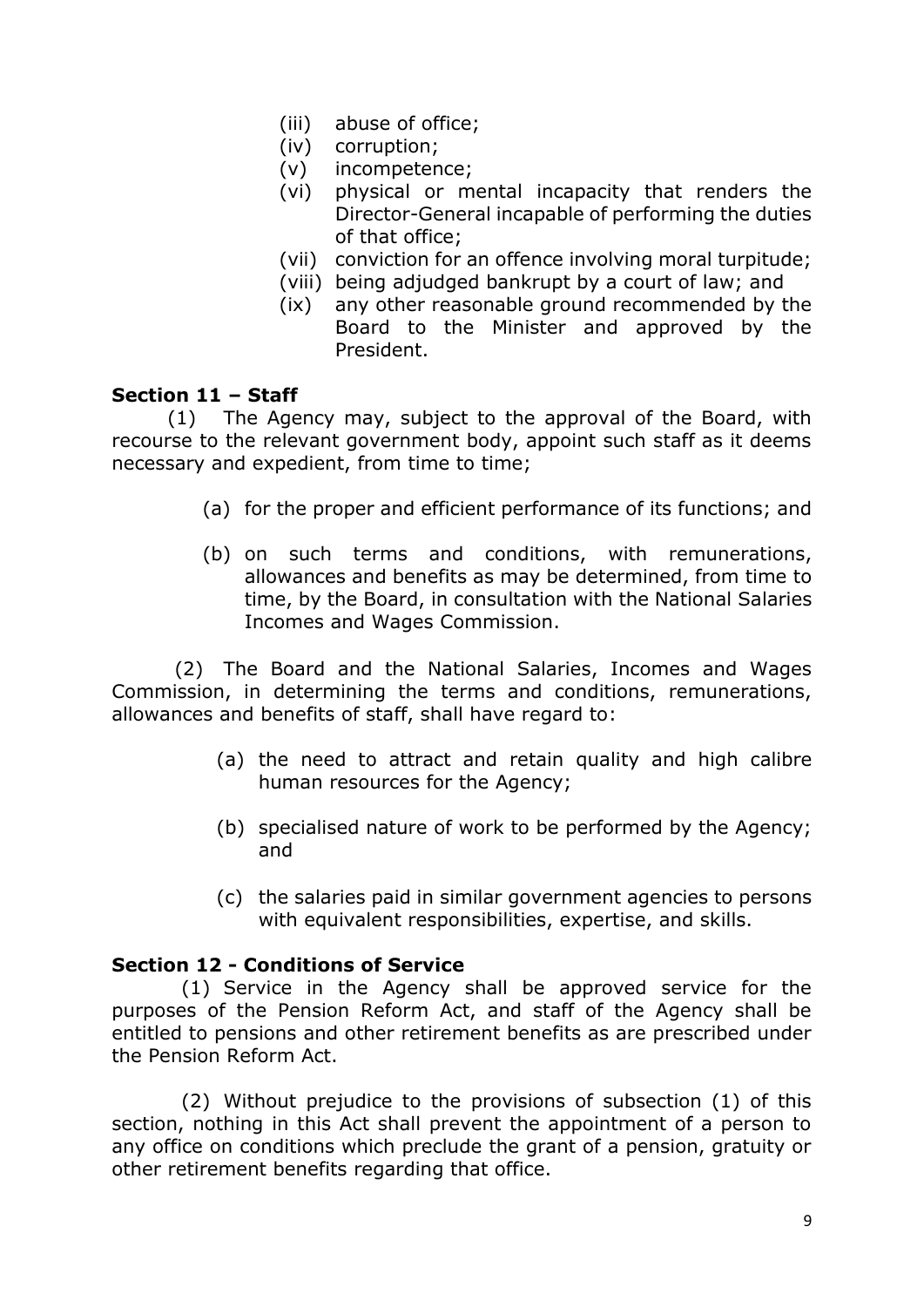(3) For the application of the provisions of the Pension Reform Act, any power exercisable by a Minister or other authority of the Federal Government of Nigeria, other than the power to make regulations under the Pension Reform Act is vested in and shall be exercised by the Board.

(4) Subject to the provisions of this Act, the Agency may make staff regulations relating to the conditions of service of the staff, and without prejudice to the generality of the foregoing, such regulations may provide for:

- (a) the appointment, promotion, and disciplinary control of staff of the Agency;
- (b) appeals by staff against dismissal or other disciplinary measures;
- (c) in any circumstance where the Conditions of Service of the Agency does not clearly make provision, the Public Service Rules of the Federation shall be applicable, with such modifications as may be necessary to the staff of the Agency.

(5) The staff regulations made under subsection (4) of this section shall not have effect until approved by the Board, and when so approved, the Agency shall cause a notice of the staff regulations to be issued to all affected staff in such manner as it may, from time to time, determine.

### **PART IV FINANCIAL PROVISIONS**

### **Section 13 – Establishment of The National Information Technology Development Fund**

(1) There is established a Fund, which shall be known as the National Information Technology Development Fund (in this Act referred to as "the Fund") and shall be used for the advancement of the country's digital economy objectives and related purposes.

- (2) There shall be paid and credited into the Fund:
	- (a) a levy of one per cent of the profit before tax of companies and enterprises enumerated in the Third Schedule to this Act with an annual turnover of N100, 000,000 and above;
	- (b) grants-in-aid and assistance from bilateral and multilateral agencies;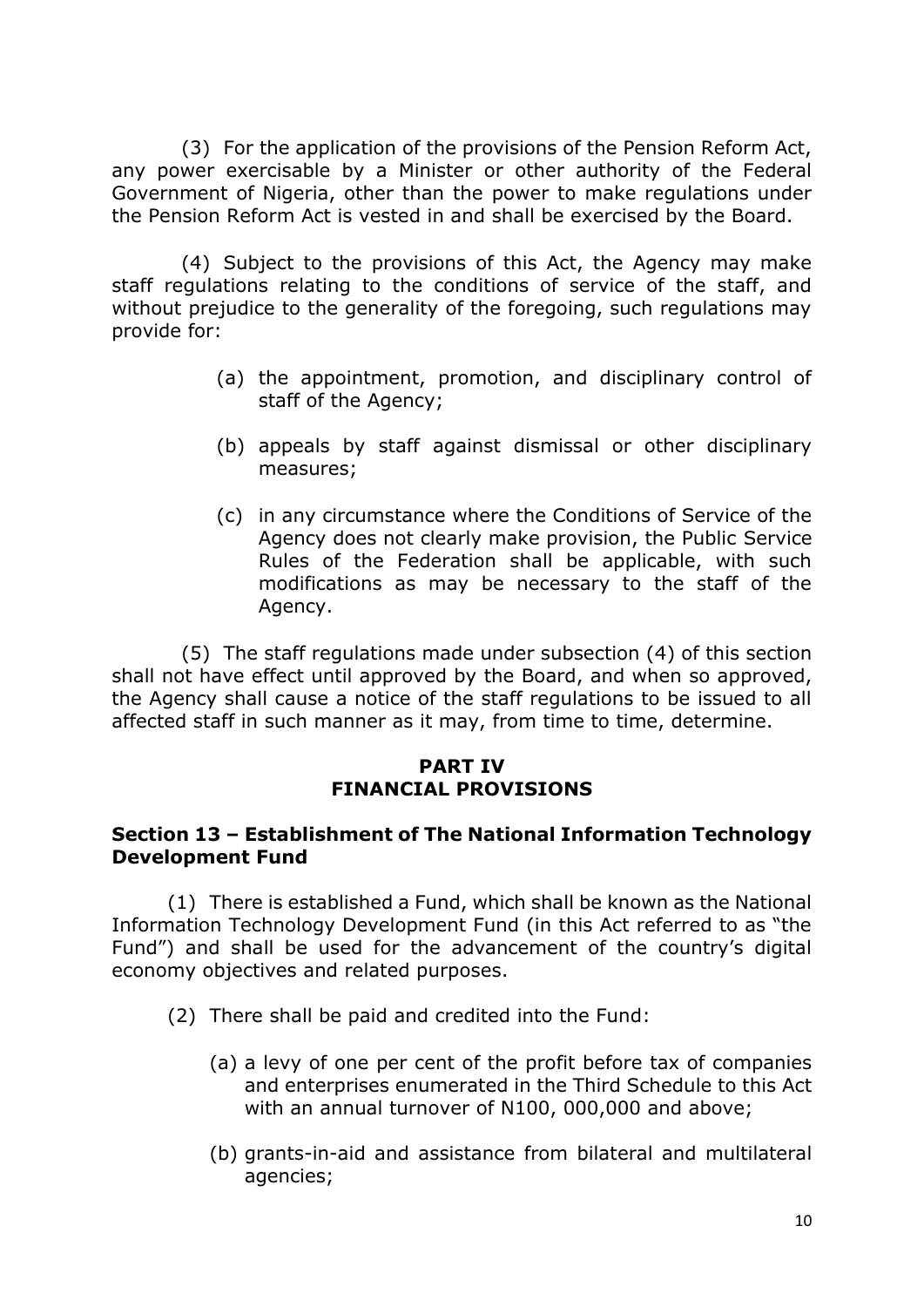- (c) fees charged by the Agency under this Act or its subsidiary legislation or under any licence issued pursuant to this Act;
- (d) moneys accruing under payments for administrative sanctions and processes;
- (e) all other sums accruing to the Fund by gifts, endowments, bequest or other voluntary contributions by persons and organisations, provided that the terms and conditions attached to such gifts, endowments, bequest or contributions will not jeopardise the functions of the Agency; and
- (f) all other monies or assets that may accrue to the Fund.

#### **Section 14-Exemption from Tax**

All monies accruing to the Fund from the sources specified in Section 13 of this Act shall be exempted from income tax and all contributions to the Fund shall be tax-deductible.

#### **Section 15-Accounts and Report of the Fund**

The Director-General of the Agency shall keep proper records of the sources and use of the monies and assets of the Fund and shall render accounts to the Minister, at least once in a fiscal year.

#### **Section 16-Federal Inland Revenue Service (FIRS) to collect levy and pay into the Fund**

(1) The FIRS shall assess and collect the levy imposed under Section 13 of this Act.

(2) The FIRS shall while assessing any company for any applicable federal taxes, also assess such company for the levy due under this Act.

(3) The Agency may by regulations determine from time to time the companies liable to contribute to the one per cent levy provided for in Section 13 (2) (a) of this Act and provide same to the FIRS subject to the provisions of this Act.

(4) The levy imposed under Section 13 of this Act shall be due and payable within 60 days after the FIRS has served notice of assessment on a company in such form as the FIRS may, determine and records of such assessments shall be provided to the Agency annually.

(5) Where a levy due under Section 13 of this Act is not paid within the time specified in subsection (4) of this section, the FIRS shall serve on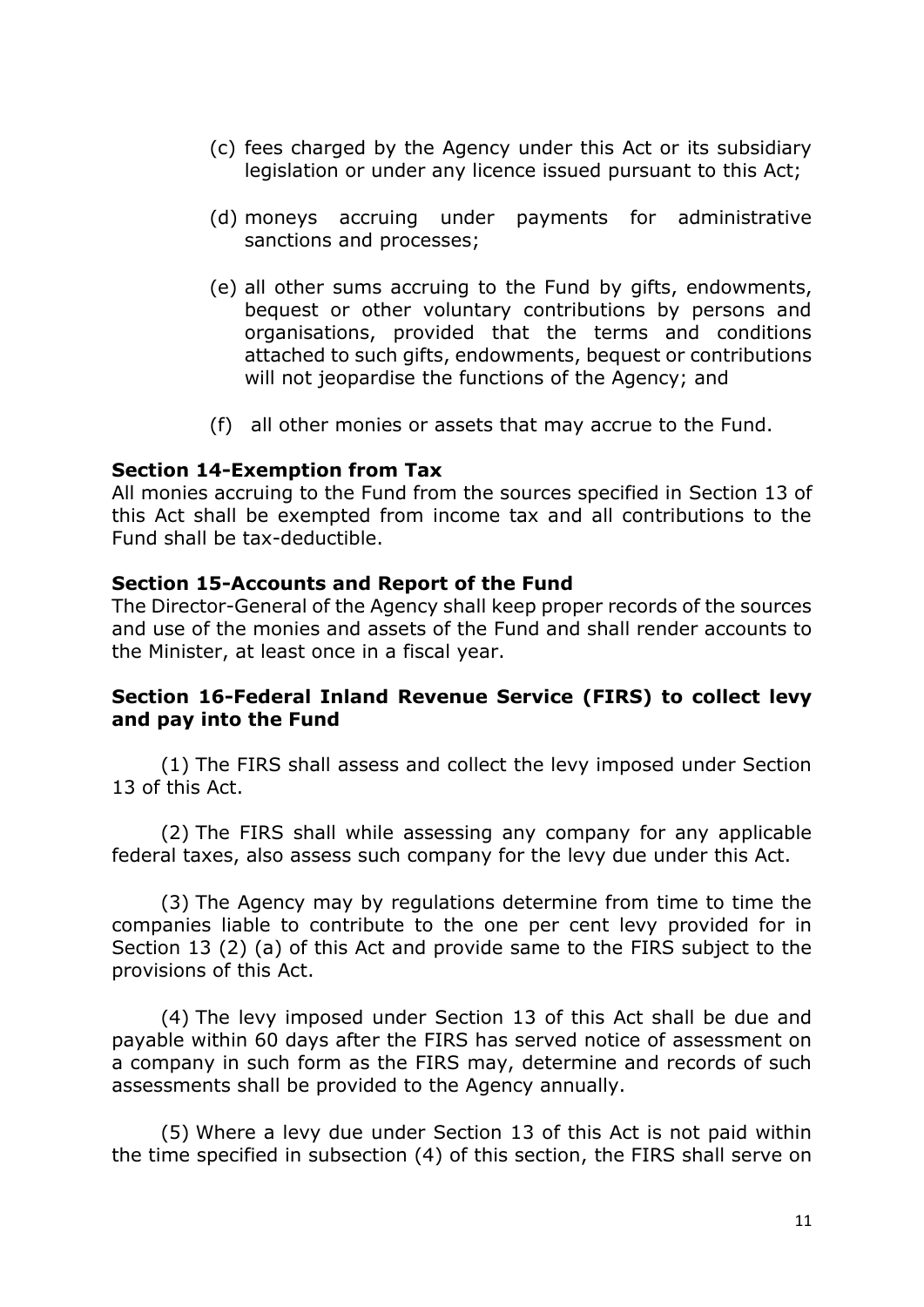the company a demand note for the unpaid levy plus a sum, which is equal to two per cent of the levy.

(6) The institution of proceedings or imposition of a penalty under this Act shall not relieve a company or organisation from liability to pay such levy or levies that may become due under this Act.

## **Section 17-Budget and Expenditure**

(1) The Agency shall not later than 30th September in each financial year prepare and present to the Minister for approval, a statement of estimated income and expenditure for the following financial year.

(2) Notwithstanding subsection (1), the Agency may also, in any financial year, submit supplementary or adjusted statements of estimated income and expenditure to the National Assembly through the Minister, for approval.

(3) The Agency may, without prejudice to the provision of Section 13 (1) of this Act, apply the proceeds of the Fund established under Section 13 of this Act:

- (a) to the advancement of the purpose of this Act;
- (b) to the cost of administration and operation of the Agency;
- (c) for the development and maintenance of any property vested in or owned by the Agency;
- (d) for investments in initiatives to attain the objectives of the Agency; and
- (e) to any other expenditure in connection with any of its functions under this Act.

(4) The Agency shall keep proper accounts in respect of each year and proper records in relation to those accounts and shall cause its accounts to be audited within six months after each year by auditors appointed from the list following the guidelines supplied by the Auditor-General for the Federation.

### **Section 18-Annual Reports**

The Agency shall prepare and submit to the Minister not later than 30th June in each year a report on the activities of the Agency during the preceding year, and shall include in the report a copy of the audited accounts of the Agency for that year and of the auditor's report thereon.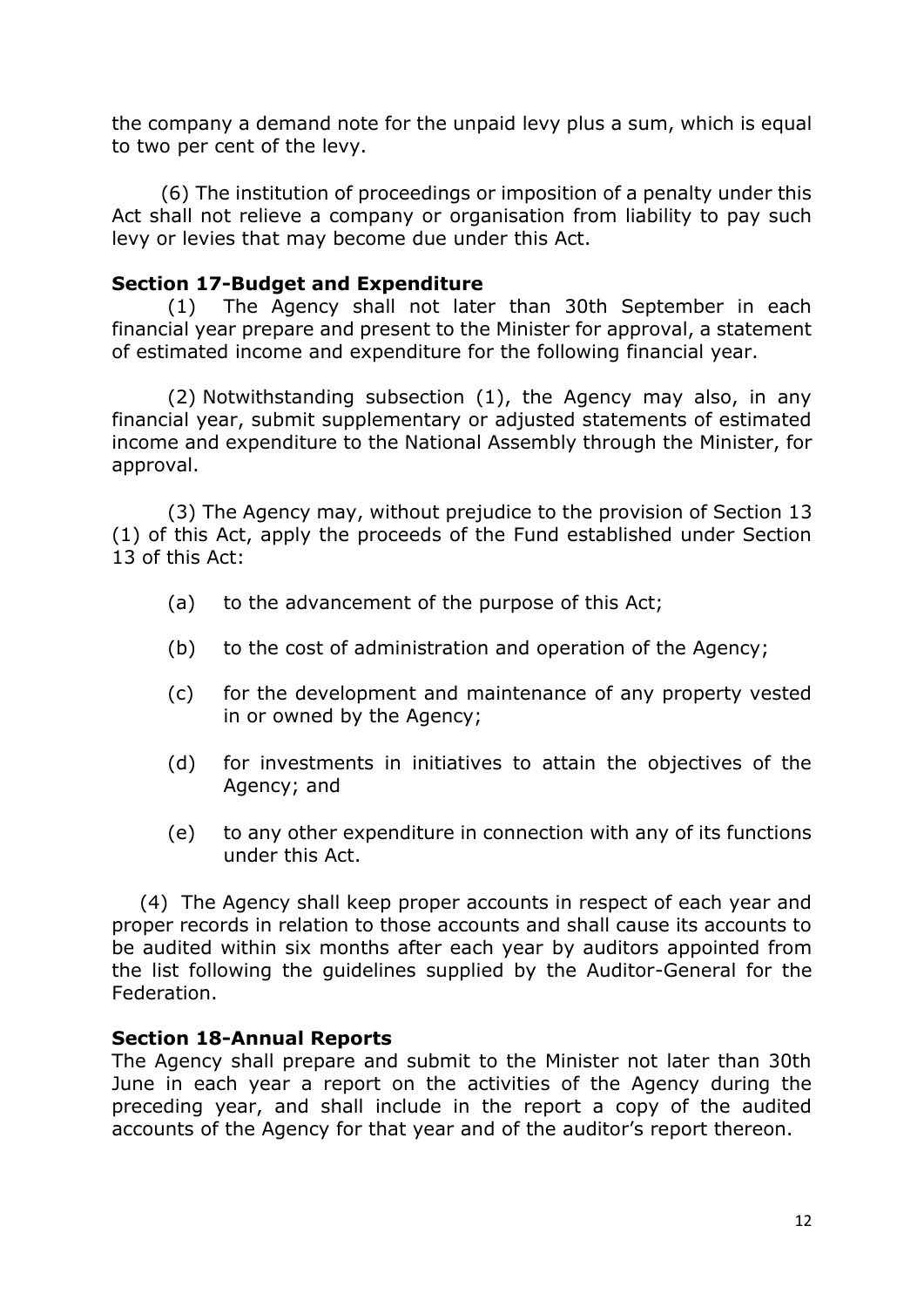#### **Section 19-Power to Borrow, Accept Gifts, etc.**

(1) The Agency may, with the approval of the Minster, borrow by way of loan, overdraft or otherwise from any source, such sums as it may require for the performance of its functions and meeting its obligations under this Act or its subsidiary legislation.

(2) The Agency may accept gifts of land, money, or other property on such terms and conditions, if any, as may be specified by the person or organisation making the gift.

(3) The Agency shall not accept any gift if the conditions attached by the person or organisation making the gift are inconsistent with the functions of the Agency under this Act.

#### **PART V LICENSING AND AUTHORISATIONS**

### **Section 20 - Requirement for Licences, registrations and authorisations**

(1) The Agency shall by Regulation issue licenses and authorisations for operators in the information technology and digital economy sector, and such regulation shall provide for licensing and authorisation criteria including renewal, suspension, and revocation conditions to promote freemarket operation and competition, among others.

(2) The Agency shall determine and register operators in the information technology and digital economy sector. Such register shall be published.

(3) Any person or body corporate who operates an information technology or digital economy service, product, or platform contrary to the provisions of this Act, commits an offence.

### **Section 21 - Classes of Licences and Authorisations**

The Agency shall classify its licenses and authorisations under any of the following:

- (1) Product License
- (2) Service Provider License
- (3) Platform Provider License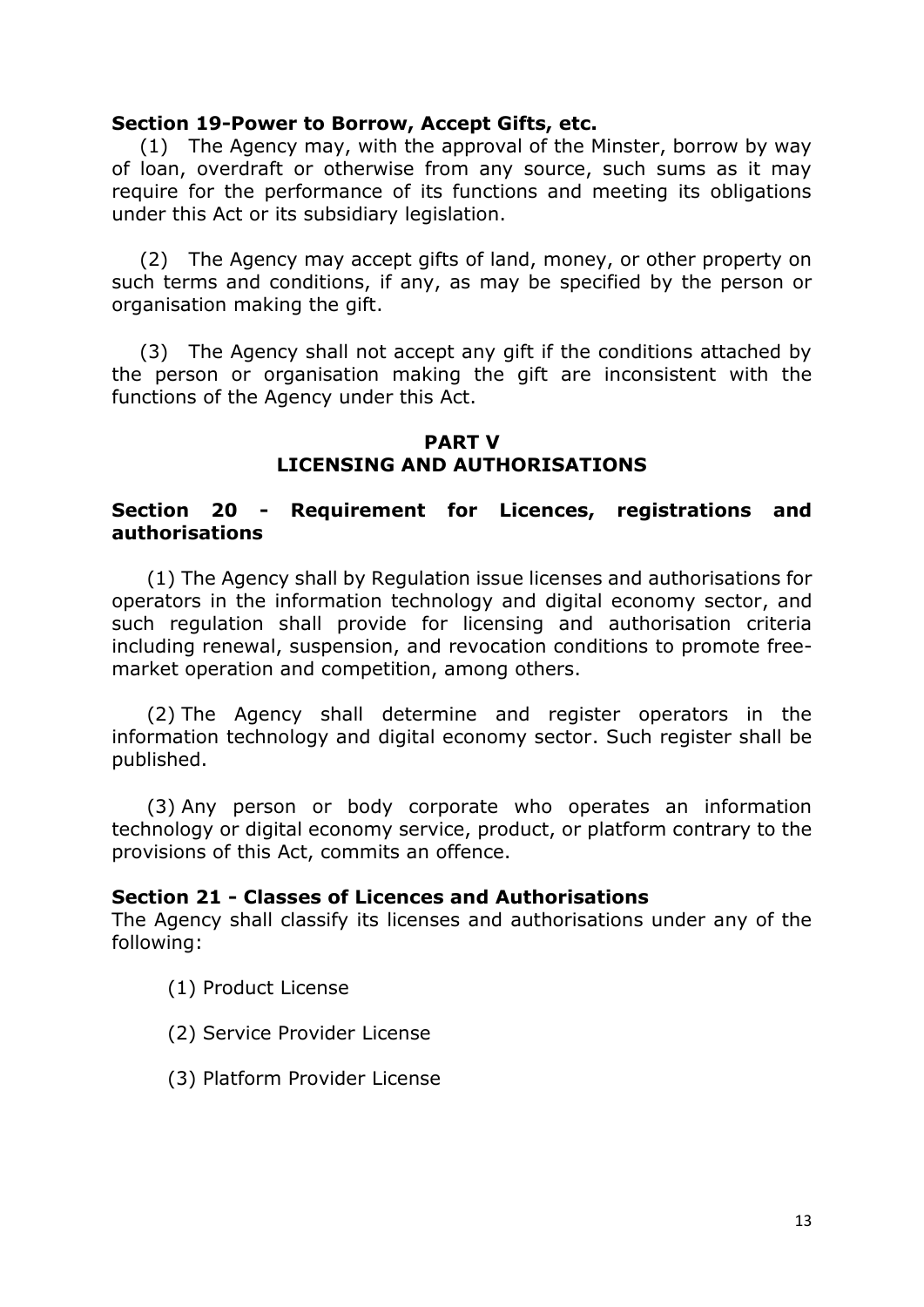#### **PART VI OFFENCES AND PENALTIES**

#### **Section 22-Offences and Penalties**

(1) Non-payment upon expiration of a demand notice of an assessed levy within 2 months by a corporate body is an offence. The offending entity is liable on conviction to a fine of 0.5 per cent of the assessed sum for everyday of default.

(2) Where a person or body corporate fails to comply with the regulations, standards, guidelines, frameworks, circulars, directives or any subsidiary legislation issued by the Agency in the discharge of its duties under this Act, such person or body corporate commits an offence and is liable on conviction:

- (a) in the case of an individual, to a fine of not less than  $\text{H}3,000,000.00$  or imprisonment for a term of not less than 1 year or both; and
- (b) in the case of a body corporate, to a fine of not less than N30,000,000.00 or imprisonment for the principal officers for a term of not less than 2 years or both.

(3) Where a person or body corporate attempts to or denies any person authorised by the Agency or by law, entry into premises or access to records or data, in pursuance of the provisions of this Act, such a person or body corporate commits an offence and is liable on conviction:

- (a) in the case of an individual, to a fine of not less than  $\text{H}3,000,000.00$  or imprisonment for a term of not less than 1 year or both; and
- (b) in the case of a body corporate, to a fine of not less than  $\text{A}30,000,000.00$  and in addition, every director and principal officer of such body corporate shall individually be liable to not less than N3,000,000.00 or imprisonment for a term of not less than 2 years or both.

(4) Where a person or body corporate imports or deploys the usage of any information technology equipment that has been designated by the Agency as requiring approval before importation or deployment, without first obtaining such approval or complying with the conditions imposed by the Agency for the importation and usage of the equipment, the person or body corporate commits an offence and is liable on conviction: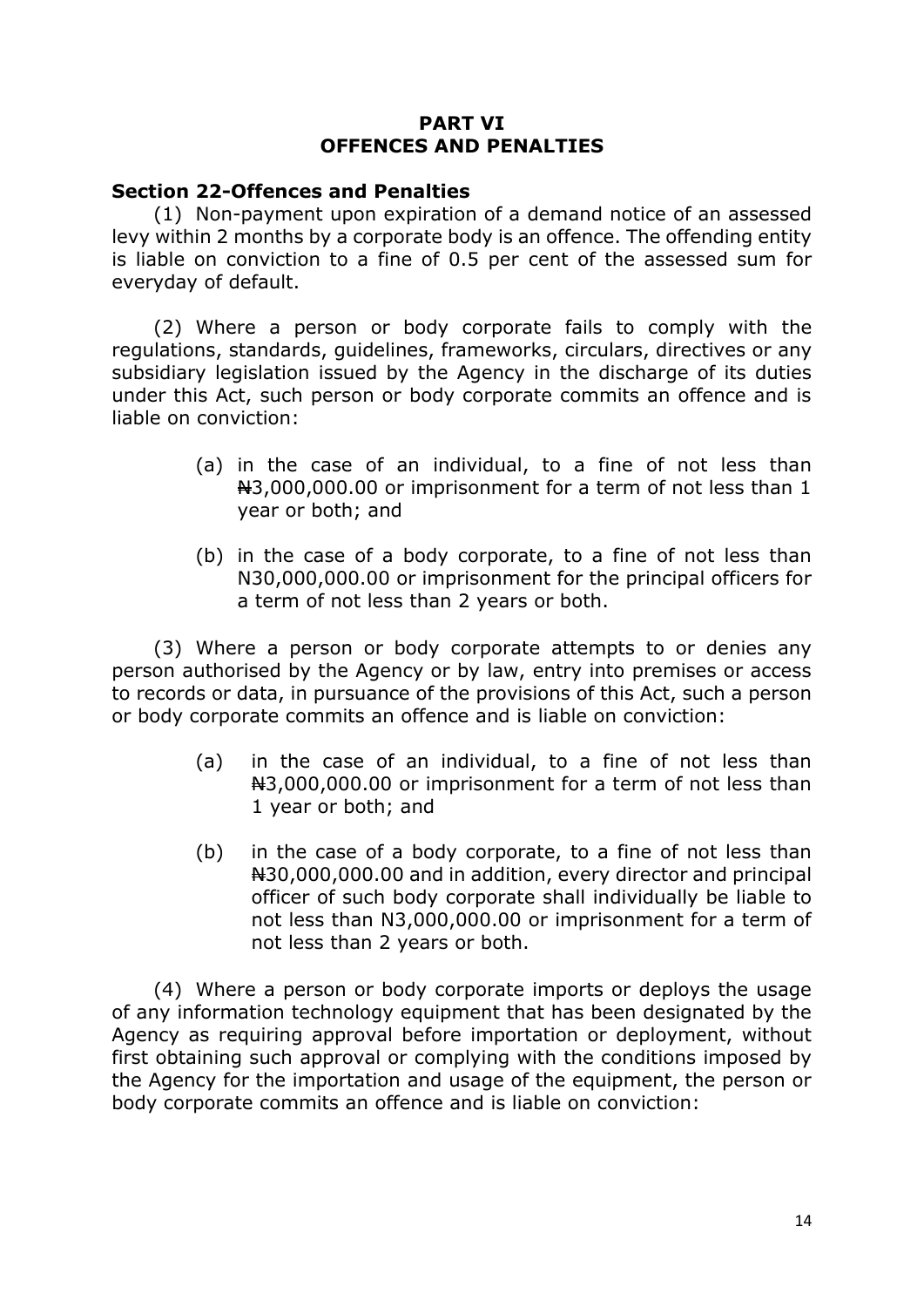- (a) in the case of individual, to a fine of not less than  $\text{A}3,000,000.00$  or imprisonment for a term of not less than 1 year or both; and
- (b) in the case of a body corporate, to a fine of not less than N<sub>30</sub>,000,000.00 and in addition, every director and principal officer of such body corporate shall individually be liable of not less than  $\frac{1}{2}3,000,000,00$  or imprisonment for a term of not less than 2 years or both.

(5) Where an offence under this Act is committed by a corporate body, firm or other association of individuals, the:

- (a) Chief Executive Officer of the corporate body or any officer acting in that capacity or on his/her behalf; and
- (b) person purporting to act in any capacity mentioned under paragraph (a) of this subsection, commits an offence unless he/she proves that the act or omission constituting the offence took place without his or her knowledge, consent, or connivance.

(6) Any corporate body who commits an offence under this Act where no specific penalty is provided, is liable on conviction, to a fine not exceeding  $\text{A}30,000,000.00$ .

(7) Any person who commits an offence under Section 20 (3) of this Act shall be liable on conviction, in addition to any administrative sanctions imposed by the Agency, to a fine not less than  $#30,000,000.00$  or to imprisonment for a term of 2 years or both.

### **Section 23-General Penalties**

Where no specific penalty is prescribed in this Act or its subsidiary legislation for any offence, a person found guilty of such offence shall:

(1) as a first offender, be liable to a fine not exceeding N3,000,000.00 or to imprisonment for a term not exceeding 1 year or to both such fine and imprisonment; and

(2) for a subsequent conviction, to a fine not exceeding  $#5,000,000.00$  or to imprisonment for a term not exceeding 3 years or to both such fine and imprisonment.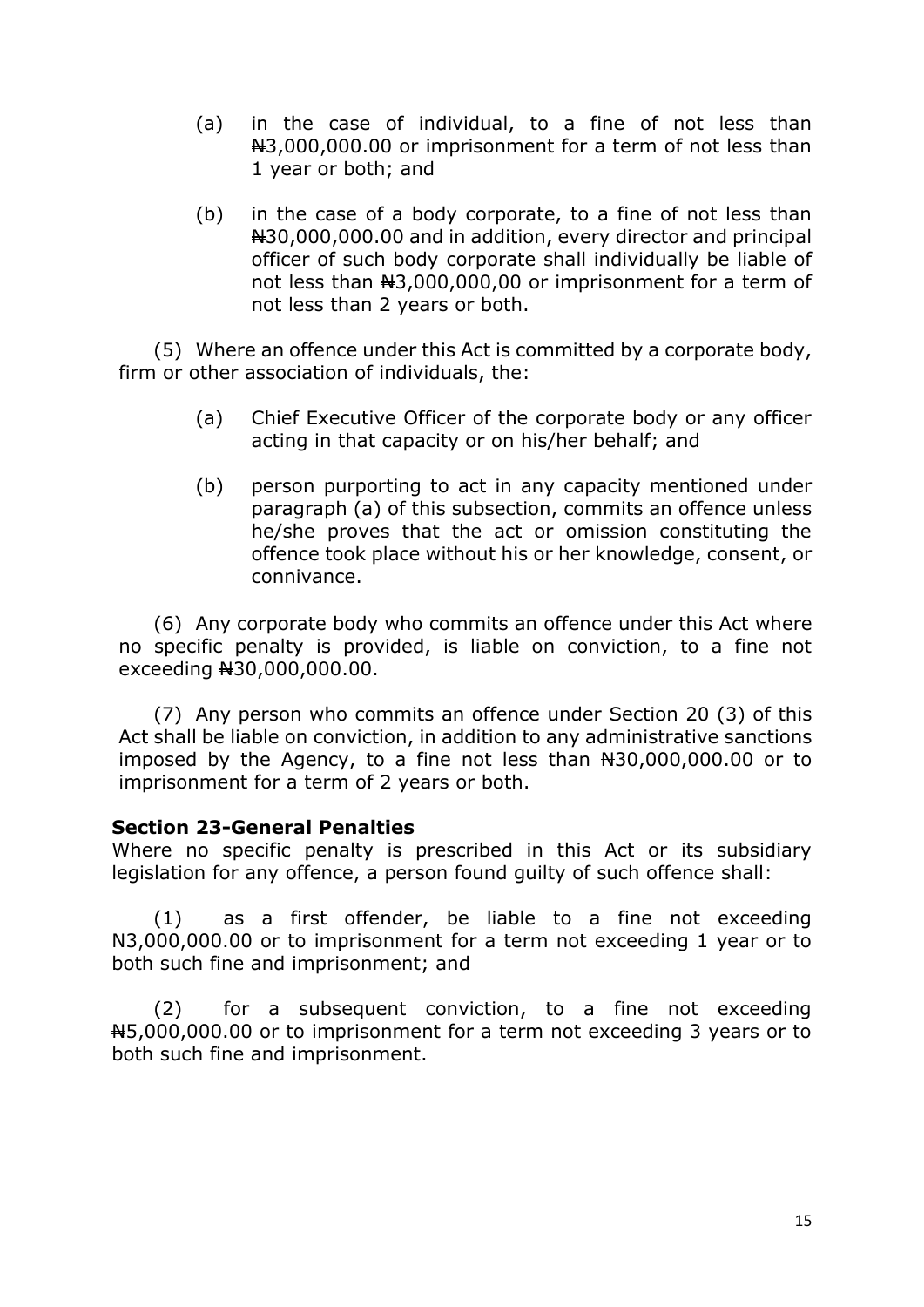#### **PART VII MISCELLANEOUS PROVISIONS**

#### **Section 24-Functions of the Minister**

The Minister shall have the following responsibilities and functions pursuant to this Act:

(1) The formulation, determination and monitoring, of the government policy for the information technology and digital economy sector in Nigeria to ensure, among others, the utilisation of the sector as a platform for economic and social development of Nigeria;

(2) Contribute to the negotiation and execution of international information technology, digital economy and data transfer treaties and agreements, on behalf of Nigeria, between sovereign countries and international organisations and bodies;

(3) Represent Government, with the Agency, at international proceedings on matters relating to information technology and digital economy and collateral matters;

(4) Oversight and provide inputs through directives into any regulation, standard, guideline, or framework being proposed by the Agency; and

(5) The Minister shall at all times ensure that the independence of the Agency, regarding the discharge of its functions and operations under this Act, is protected and not compromised in any manner.

### **Section 25. Administrative Redress Process**

(1) Except otherwise provided in any other law, the Agency shall by regulation prescribe an administrative redress process to address issues that may arise from the regulatory activities of the Agency.

(2) The Agency shall, where applicable, encourage the use of Online Dispute Resolution mechanisms in implementing its functions under this Section.

(3) A summary of the Agency's findings or conclusion in any administrative investigation or sanctions shall be published on its official website.

### **Section 26 - Rule-Making Process**

(1) The Agency shall: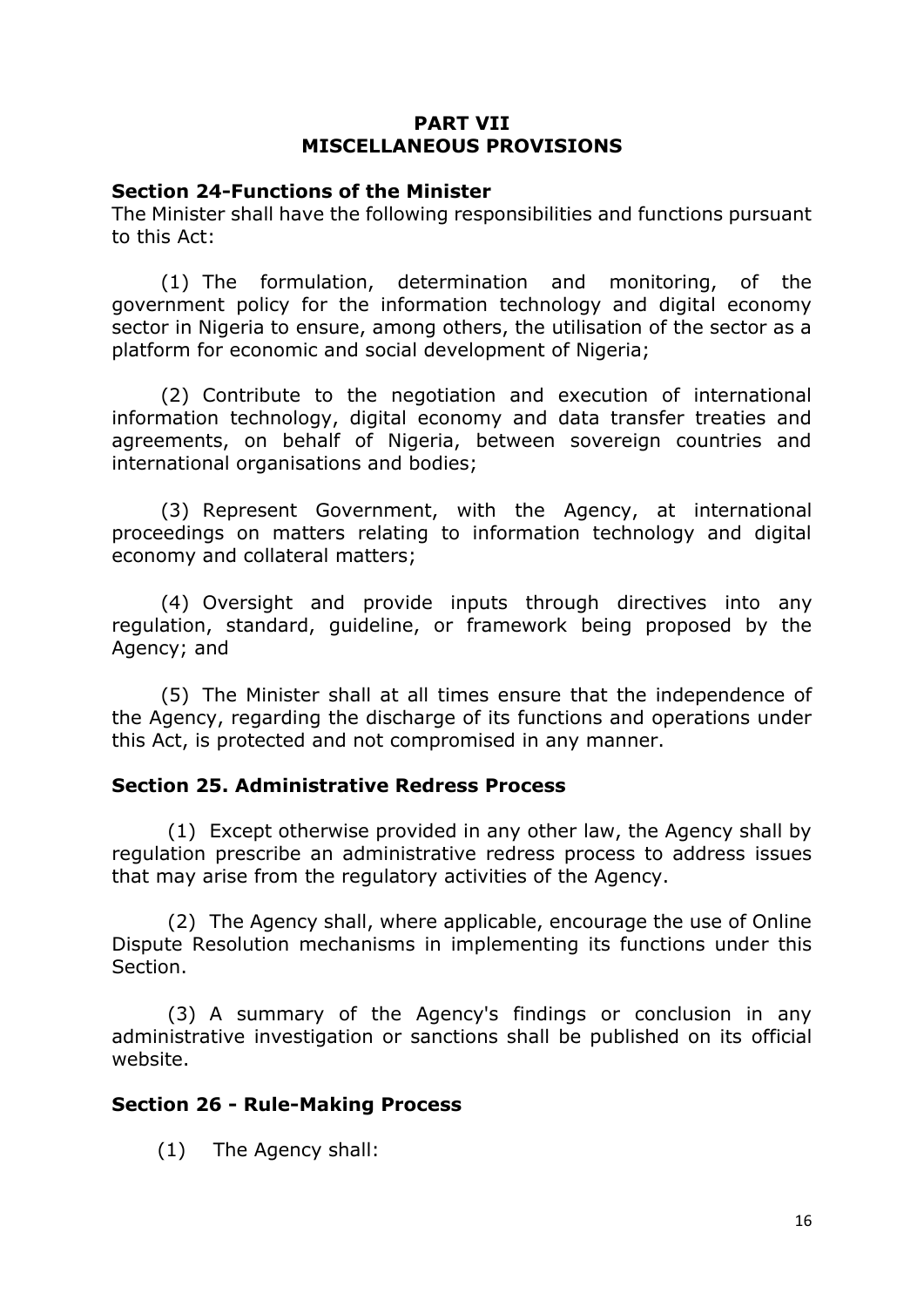- (a) prior to issuance of any regulation, guideline or framework under this Act, conduct an enquiry on the subject in any manner it deems fit and take into consideration the findings of such enquiry in making the regulation;
- (b) issue an instrument detailing the process of the issuance on its regulations and guidelines which shall be approved by the Minister and may be amended from time to time; and
- (c) infuse online and other information technology platforms into the Rule-Making Process to promote inclusiveness and transparency.
- (2) The Director-General shall have the power to abridge the consultative timelines where such abridgment is necessary for national interest.

## **Section 27 - Establishment of a Digital Infrastructure and Service Provision Company**

(1) There is established under the supervision of the Federal Ministry of Communications and Digital Economy, a Digital Infrastructure and Service Provision Company, Galaxy Backbone, or any other name the Ministry in charge of information technology may determine from time to time, in this Act referred to as "the Company" with membership and functions as set out in this Act.

- (2) The membership of the Company shall consist of:
	- (a) A Chair, who shall be the Minister;
	- (b) A representative of the Agency;
	- (c) A representative of the Nigerian Communications Commission;
	- (d) A representative of the Jigawa State Government;
	- (e) A representative of the Secretary to the Government of the Federation, and
	- (f) The Managing Director of the Company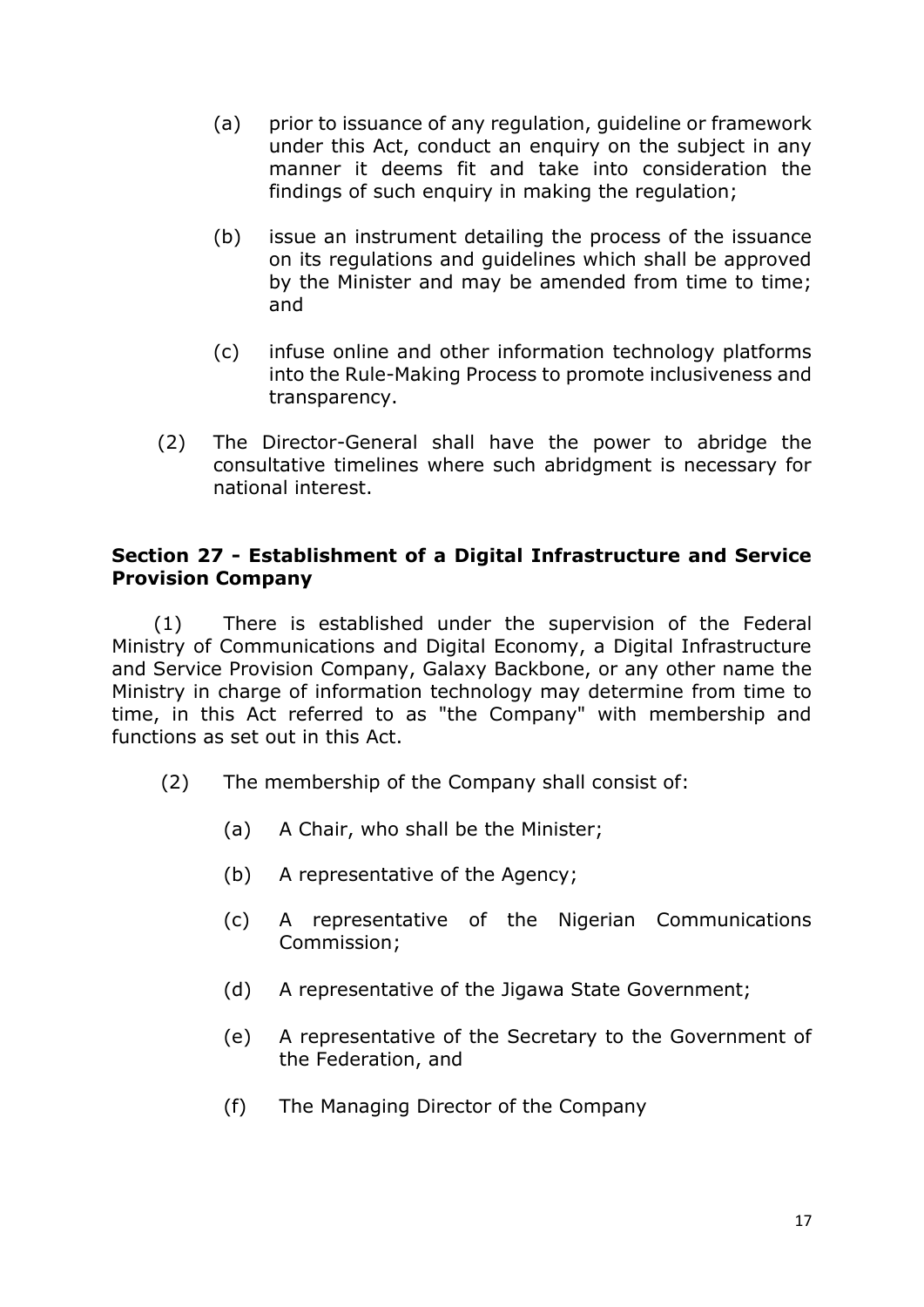(3) The Managing Director of the Company shall be appointed by the Minister on the recommendations of the Agency after a competitive and transparent recruitment process open to all Nigerians.

(4) The Company shall engage the services of individuals as staff on such terms and conditions that may be approved by its Board from time to time.

(5) The Company shall perform the following functions:

- (a) provide digital infrastructure services to the Ministries, Departments, Agencies, and public service institutions of the Government in a non-exclusive manner;
- (b) conduct training for staff of the Ministries, Departments, Agencies and public service institutions of the Government to promote digital services,
- (c) promote Nigerian content and digital services;
- (d) provide quality services at competitive pricing to ensure customer satisfaction;
- (e) explore and engage in international business opportunities on approval of the Board of the company; and
- (f) Perform any other function that may be assigned to the company by the Agency.

(6) The Company shall be funded from:

- (a) profits and earnings from its services and products;
- (b) subventions and budgetary allocations from Federal Government of Nigeria for targeted projects and services; and
- (c) grants-in-aid from national, bilateral and multi-lateral agencies.

(7) The Company shall produce an annual report to be received by 30th June of the following year by the Director-General and forwarded to the Minister.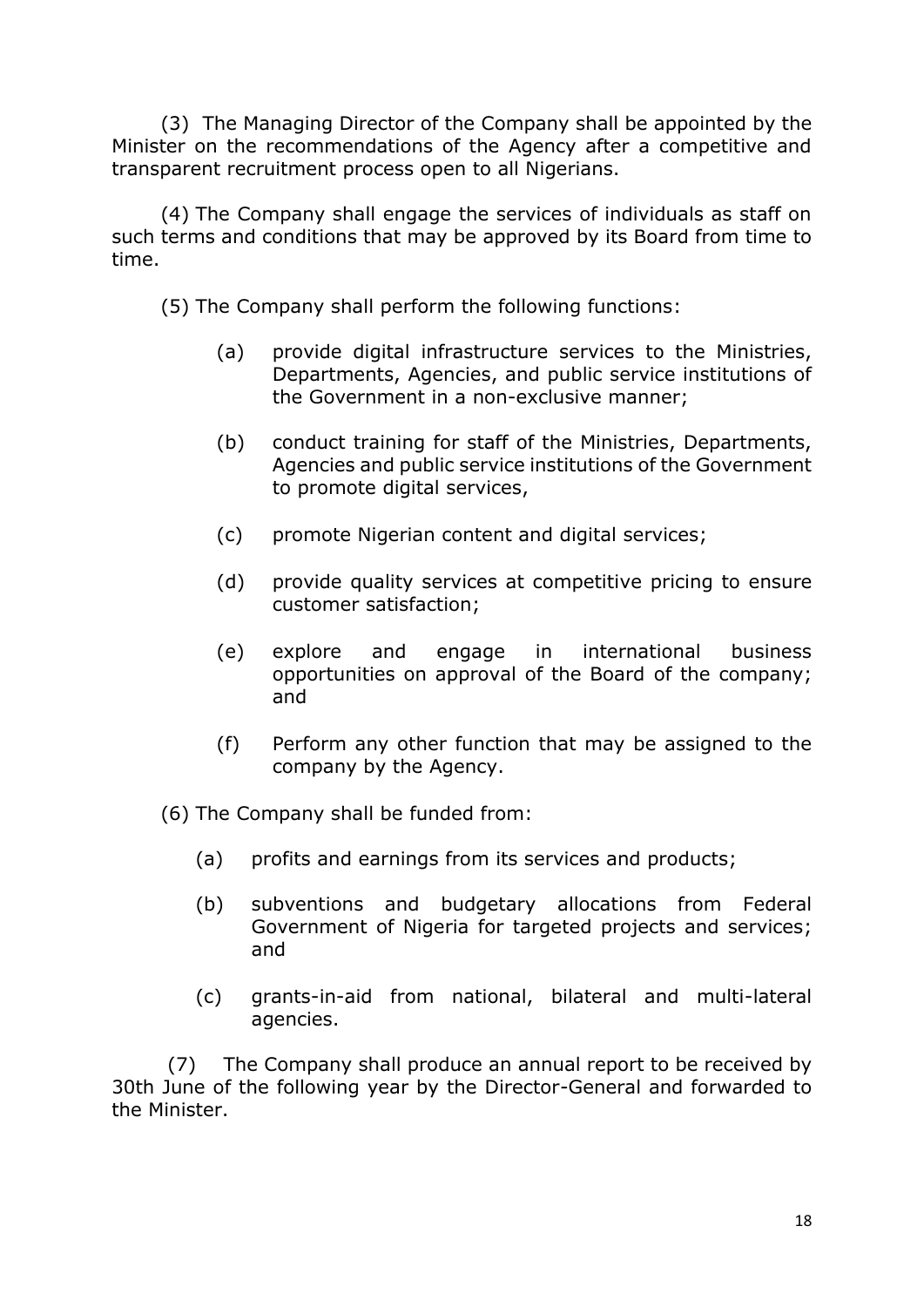## **Section 28 - Limitation of suits against the Agency**

(1) Subject to this Act, the Public Officers Protection Act shall apply in relation to any suit instituted against any member, officer, or employee of the Agency.

(2) Notwithstanding anything in any other law, no suit against the Agency, a member of the Board, the Director-General of the Agency or any other officer or employee of the Agency for any act done in pursuance or execution of this Act or any other law, or of any public duty or authority or regarding any alleged neglect or default in the execution of this Act or any other law, duty or authority, shall lie or be instituted in any court unless it is commenced:

- (a) within three months after the act, neglect or default complained of; or
- (b) in the case of a continuation of damage or injury, within six months after the ceasing of such damage or injury.

(3) No suit shall be commenced against the Agency, a member of the Board, the Director-General of the Agency, or any other employee of the Agency before the expiration of a period of one month after written notice of the intention to commence the suit shall have been served on the Agency by the intending plaintiff or his or her agent.

(4) The notice referred to in subsection (3) of this section shall clearly state the:

- (a) cause of action;
- (b) particulars of the claim;
- (c) name and address of the intending plaintiff; and
- (d) relief claimed.

### **Section 29 - Service of document**

A notice, summons, or other document required or authorized to be served on the Agency under the provisions of this Act or any other law may be served by delivering it to the Director-General of the Agency or by sending it by registered post, addressed to the Director-General of the Agency at the principal office of the Agency.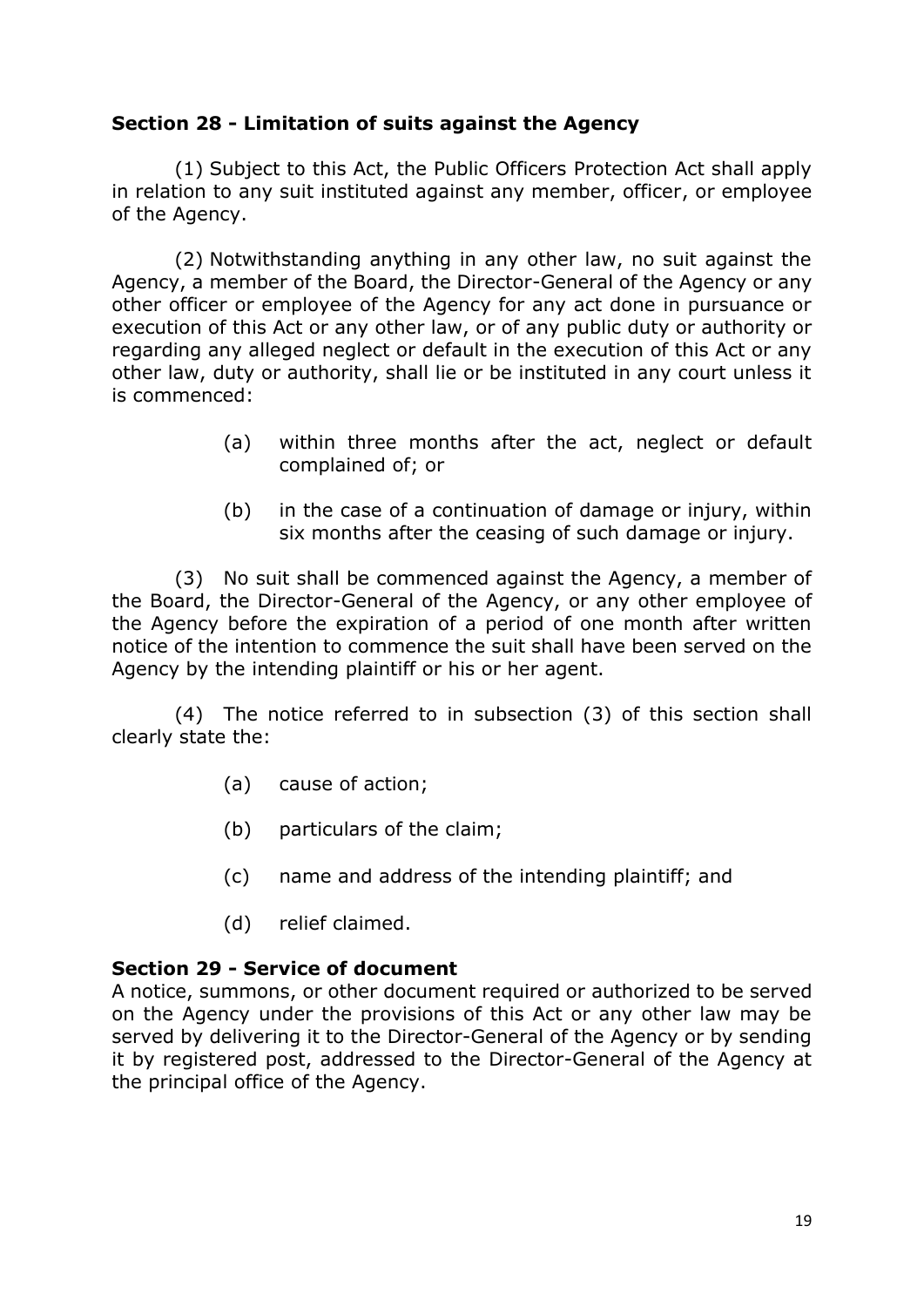## **Section 30 - Restriction on execution against property of the Agency**

(1) In any action or suit against the Agency, no execution or process of attachment in the nature thereof shall be issued against the Agency unless not less than three months' notice of the intention to execute or attach has been given to the Agency.

(2) Any sum of money which by the judgment of any court has been awarded against the Agency shall, subject to any direction given by the court, where no notice of appeal against the judgment has been given, be paid from the Fund.

## **Section 31-Indemnity of officers**

A member of the Board, the Director-General of the Agency or any other officer or employee of the Agency shall be indemnified out of the assets of the Agency against any liability incurred by him or her in defending any proceeding, if the proceeding is brought against him or her in his or her capacity as such a member of the Board or, the Director-General of the Agency or as an officer or employee of the Agency.

### **Section 32 - Repeal**

The National Information Technology Development Agency Act No. 28 of 2007 is repealed.

## **Section 33 - Interpretation**

In this Act:

"Agency" means the National Information Technology Development Agency established under Section 4 of this Act.

"Board" means Governing Board of the Agency established under this Act;

"Computer" means an electronic, magnetic, optical, electrochemical, or other high speed data processing device performing logical, arithmetic, or storage functions and includes any data storage facility. All communication devices that can directly interface with a computer through communication protocols shall form part of this definition. This definition excludes the following: portable hand-held calculator typewriters and typesetters or other similar devices;

"Computer Network" means the interconnection of one or more computers;

"Computer system" means a device or collection of devices including input and output support devices and excluding calculators which are not programmable and capable of being used in conjunction with external files,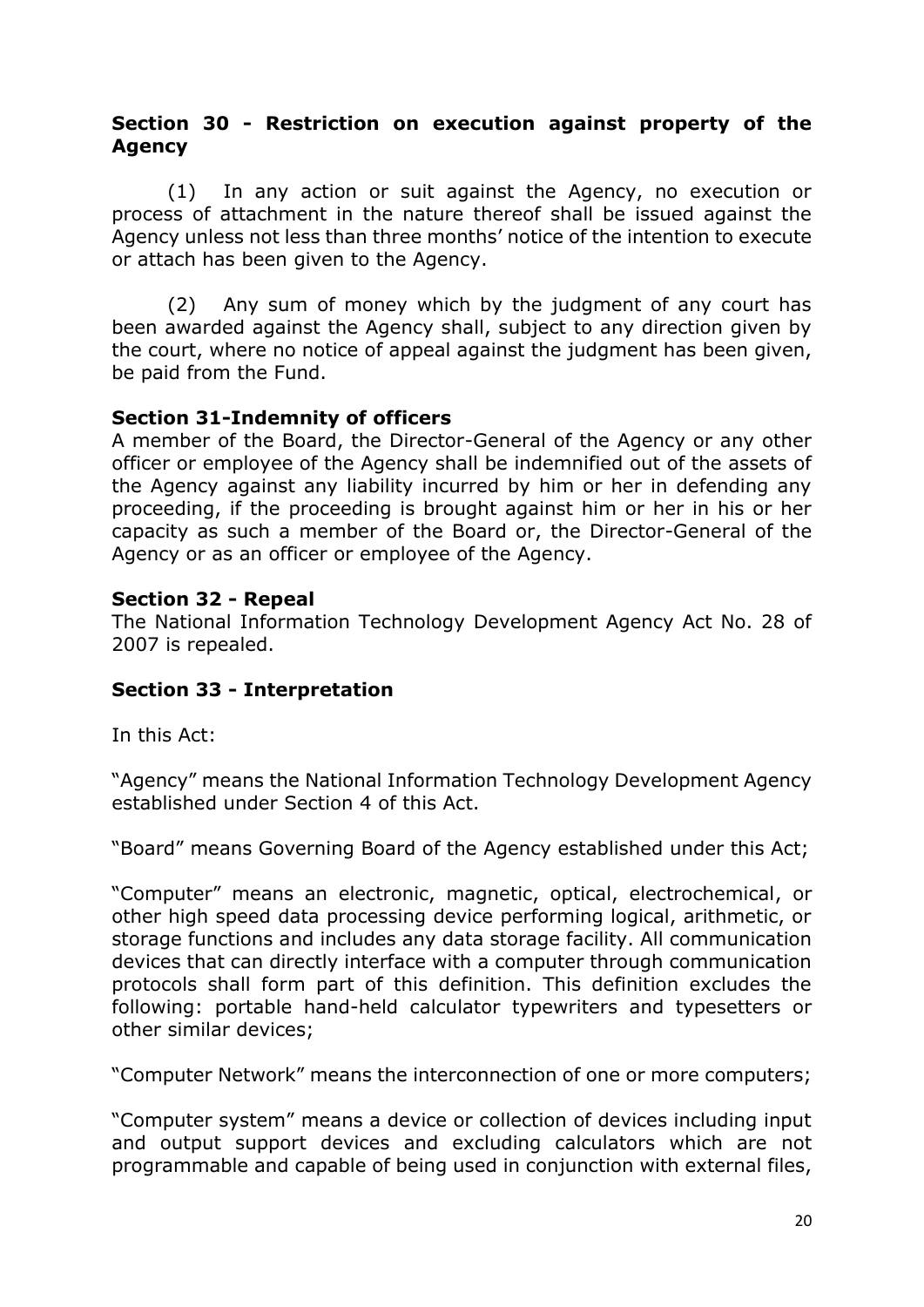which contain computer programmes, electronic instructions, input data and output data, that performs logic arithmetic, data storage and retrieval, communication control and other functions;

"Data" means a representation of information, knowledge, facts, concepts, or instructions, which are being prepared or have been prepared in a formalised manner, and is intended to be processed, is being processed or has been processed in a computer system or computer network, and may be in any form (including computer printout, magnetic or optical storage media, punched cards, punched tapes) or stored internally in the memory of the computers;

"Digital Economy" means any aspect of the Nigerian economy that is based on or driven by digital technologies.

"Director-General" means the Director-General of the Agency appointed under Section 11 of this Act;

"Electronic form" means any information generated, sent, received or stored in media magnetic, optical, computer memory, microfilm, computergenerated, micro fiche or similar device;

"Electronic record" means data, record or data generated, image or sound stored, received or sent in an electronic form or microfilm or computergenerated microfilm;

"Equipment" means computer hardware, software application, storage system, cloud, website, or any other thing or gadget usable alone, or capable of being used in conjunction with other equipment to manipulate or transmit data;

"FIRS" means the Federal Inland Revenue Service, the Agency of the Government responsible for internal revenue generation and administration;

"Government" means the Federal Government of Nigeria;

"Information Technology" includes all forms of technology used to create, store, exchange and use information in its various forms (business data, voice, conversation, still images, motion pictures, multimedia presentations and other forms including those not yet conceived);

"Minister" means the Minister charged with the responsibility for matters relating to information technology, digital economy and matters related therewith;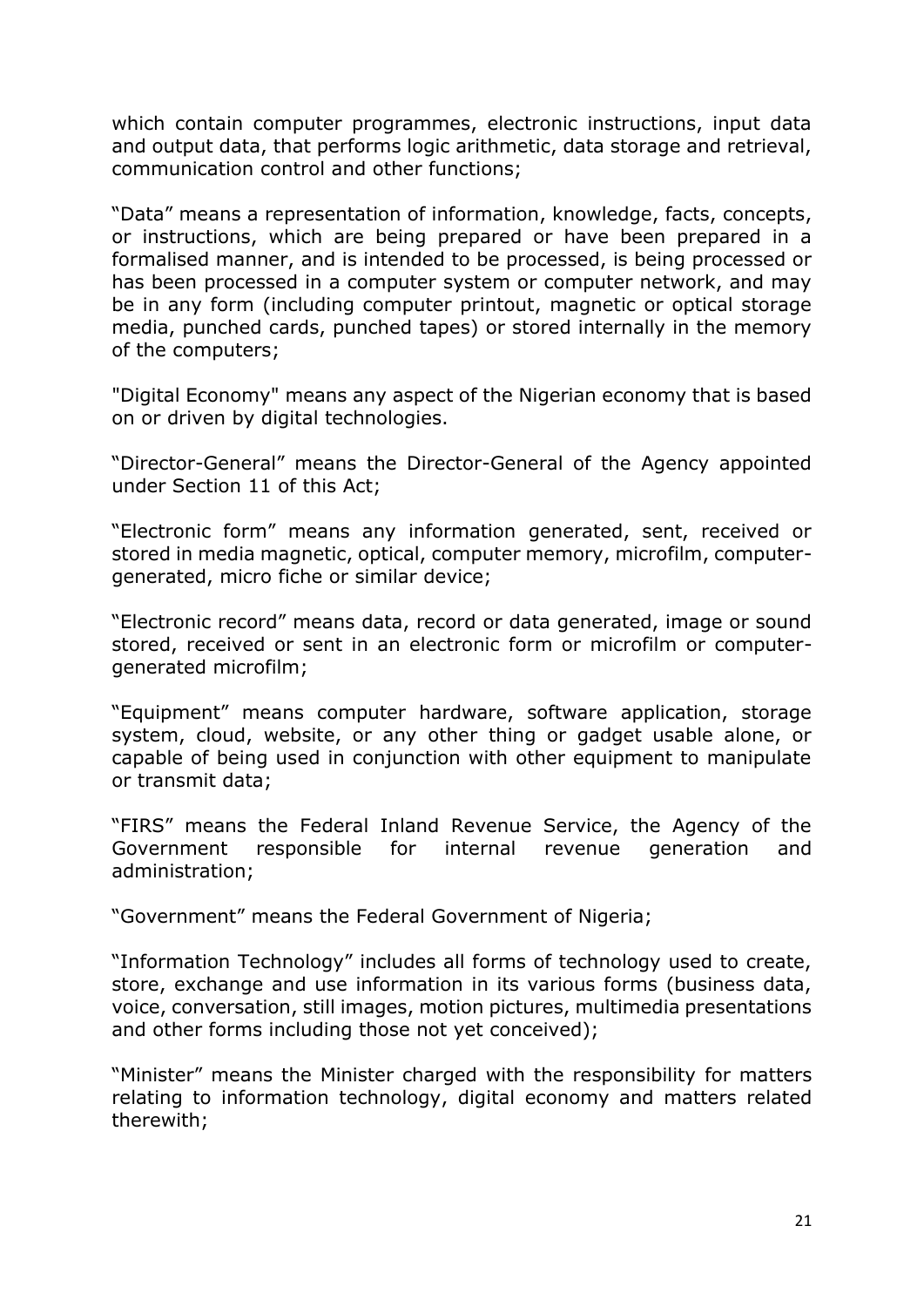"Platform" means any digitally enabled system used in the provision of service or product;

"President" means the President of the Federal Republic of Nigeria; and

"Software" includes any program, procedure and associated documentation concerned with the operation of a computer system.

## **Short title**

This Act may be cited as the National Information Technology Development Agency Act, 2021.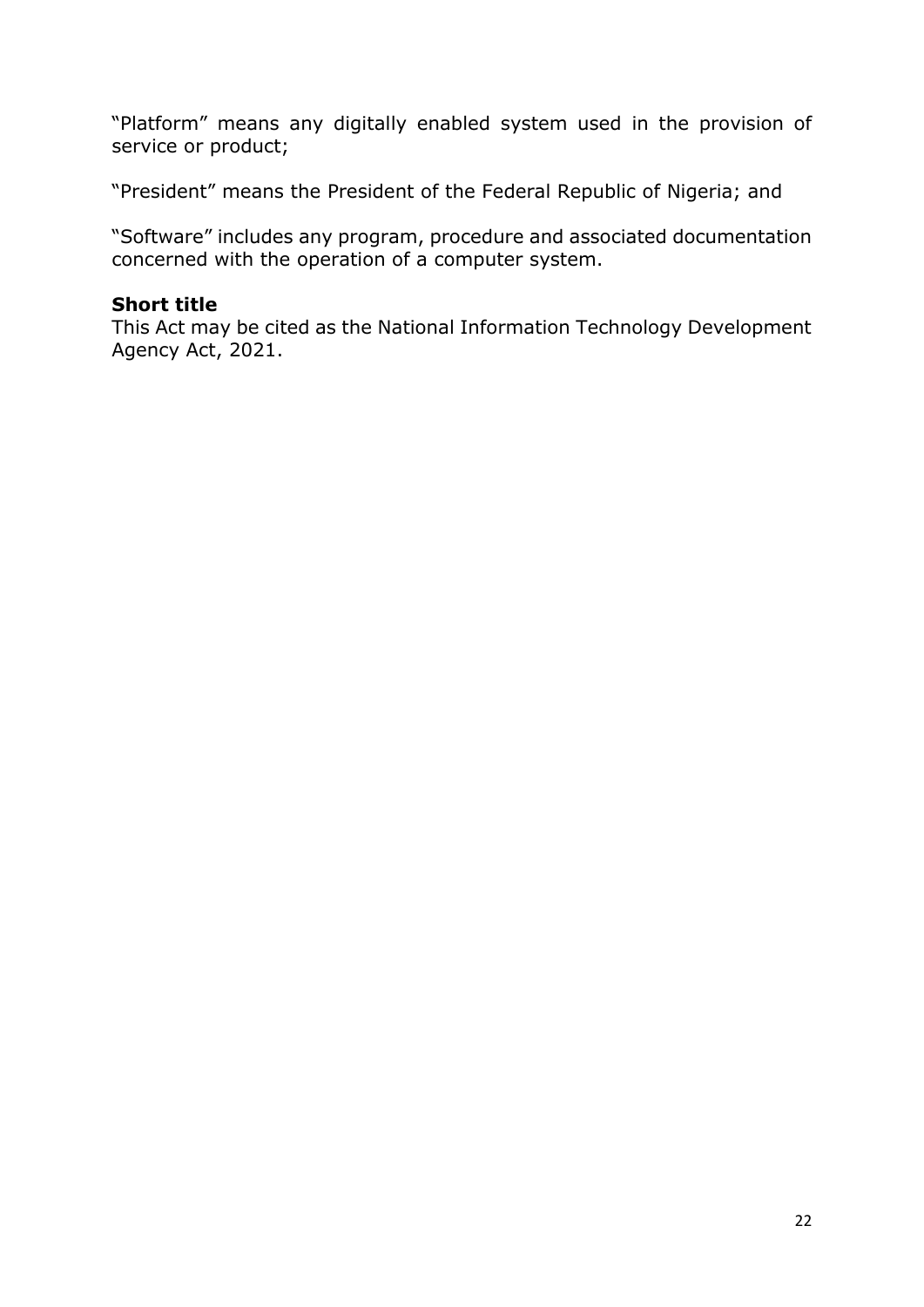## **FIRST SCHEDULE**

#### [Section 7(3)]

#### **SUPPLEMENTARY PROVISIONS RELATING TO THE BOARD, ETC**

#### 1. **proceedings of the board**

- (1) Subject to this Act and Section 27 of the Interpretation Act (which provides for decisions of a statutory body to be taken by a majority of its members and for the person presiding at any meeting, when a vote is ordered, to have a second or casting vote), the Board may make standing orders regulating its proceedings or that of any of its committees.
- (2) At every meeting of the Board, the Chair shall preside and in his or her absence, the members present at the meeting shall appoint one of their numbers to preside at the meeting.
- (3) The quorum at a meeting of the Board shall be not less than one-third of the total number of the Board members present at the meeting.
- (4) The Board shall, for the purpose of this Act, meet not less than four times each year.
- (5) Subject to the provisions of subparagraph (4) of this paragraph, the Board shall meet –
	- (a) whenever it is summoned by the Chair; and
	- (b) if required to do so by notice given to him or her by not less than 1/3 of members, within fourteen days from the date in which the notice is given.
- (6) Where the Board desires to obtain the advice of any person on any particular matter, the Board may co-opt such person to the board for such period as it thinks fit, but a person co-opted pursuant to this paragraph shall not be permitted to vote at any meeting of the Board and shall not count towards a quorum.

### **2. Committees**

- (1) Subject to its standing orders, the Board may appoint such number of standing or ad hoc committees as it thinks fit to consider and report on any matter with which the Board is concerned.
- (2) A committee appointed under this paragraph shall-
	- (a) consist of such number of persons (not necessarily members of the Board as may be determined by the Board) and a person other than a member of the Board,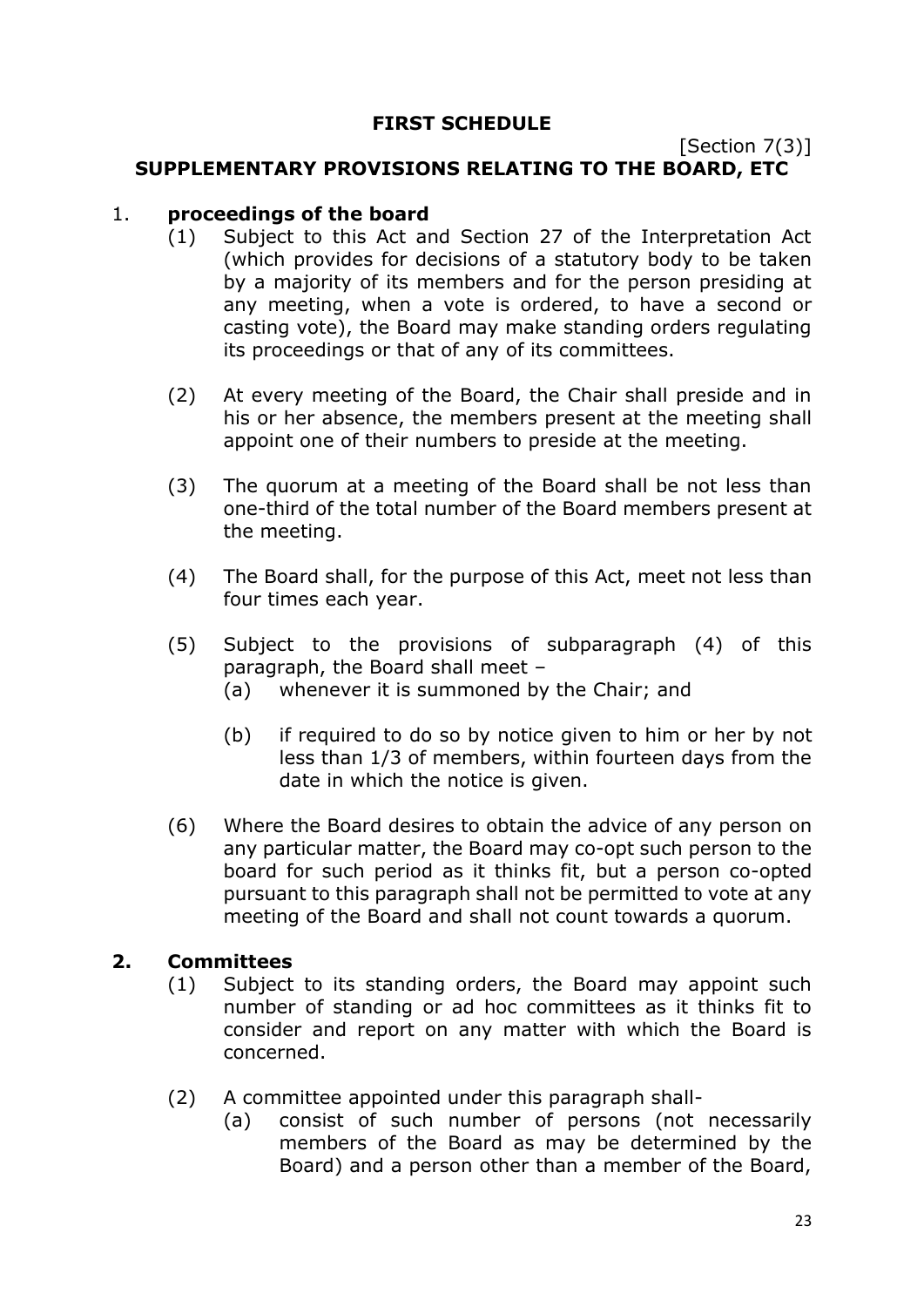shall hold office on the committee in accordance with the terms of his or her appointment; and

- (b) be presided over by a member of the Board.
- (3) The quorum of any committee set up by the Board shall be as provided under subparagraph (3) of this paragraph.
- (4) The decision of any committee of the Board shall constitute a recommendation to the Board.

### **3. Miscellaneous**

- (1) Any document purporting to be a contract, instrument or document duly signed or sealed on behalf of the Agency shall be received in evidence and shall unless the contrary is proved, be presumed without further proof to have been signed or sealed.
- (2) Any vacancy in the membership of the Board, or committee shall not affect the validity of any proceedings of the Board or any of its committees.
- (4) A member of the Board or of a committee who has a personal interest in any contract or arrangement entered into or proposed to be considered by the Board or committee shall disclose his or her interest to the Board or committee and shall not vote on any question relating to the contract or arrangement.
- (5) A member of the Board shall not be personally liable for any act or omission done or made in good faith while engaged in the business of the Board.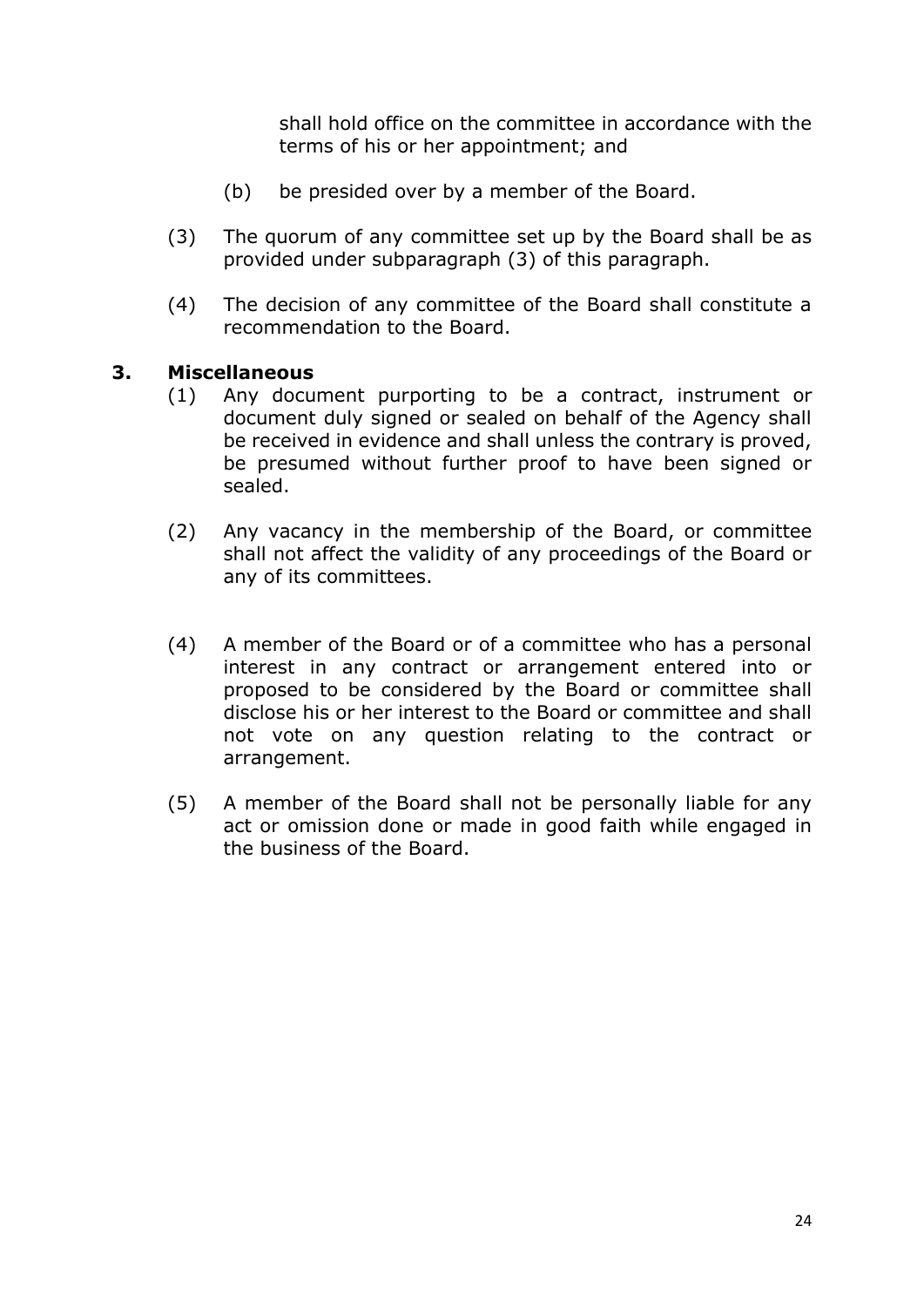### **SECOND SCHEDULE**

## **[Section 9 (q)]**

#### **SUPPLEMENTARY PROVISIONS RELATING TO THE SUPERVISION OF THE MANAGEMENT OF THE COUNTRY CODE TOP LEVEL DOMAIN (.ng) ON THE INTERNET**

- 1. Subject to the provisions of this Act, the Agency shall advise the Government on matters and issues that are related to the management and administration of Nigeria's country code top-level domain (.ng).
- 2. The Agency shall have supervisory authority over any organisation incorporated under the laws of Nigeria to manage and administer Nigeria's country code top-level domain (.ng) including but not limited to the following -
	- (a) approve the constitution of the management of any such organisation created to carry out acts mentioned in paragraph 1 of this Schedule;
	- (b) issue standards which shall ensure that the membership of the organisation when viewed collectively represents the stakeholders of the information technology in the country; and
	- (c) outline an operational rule for the organisation which shall include but not limited to the following-
		- (i) the creation of departments in the organisation to perform specialised functions,
		- (ii) the establishment and functioning of committees, including a management board,
		- (iii) the preparation by the organisation of an annual business plan in terms of which the activities of the organisation are planned annually
		- (iv) the determination through arbitration of any dispute concerning the interpretation of the memorandum and articles of association of the organisation,
		- (v) the procedures and criteria for the establishment of second-level domains and for delegations to such domains,
		- vi. the domain name dispute resolution and related appeal mechanisms, and
		- vii. criteria for the qualification of an appointment of Domain Name Hosts.